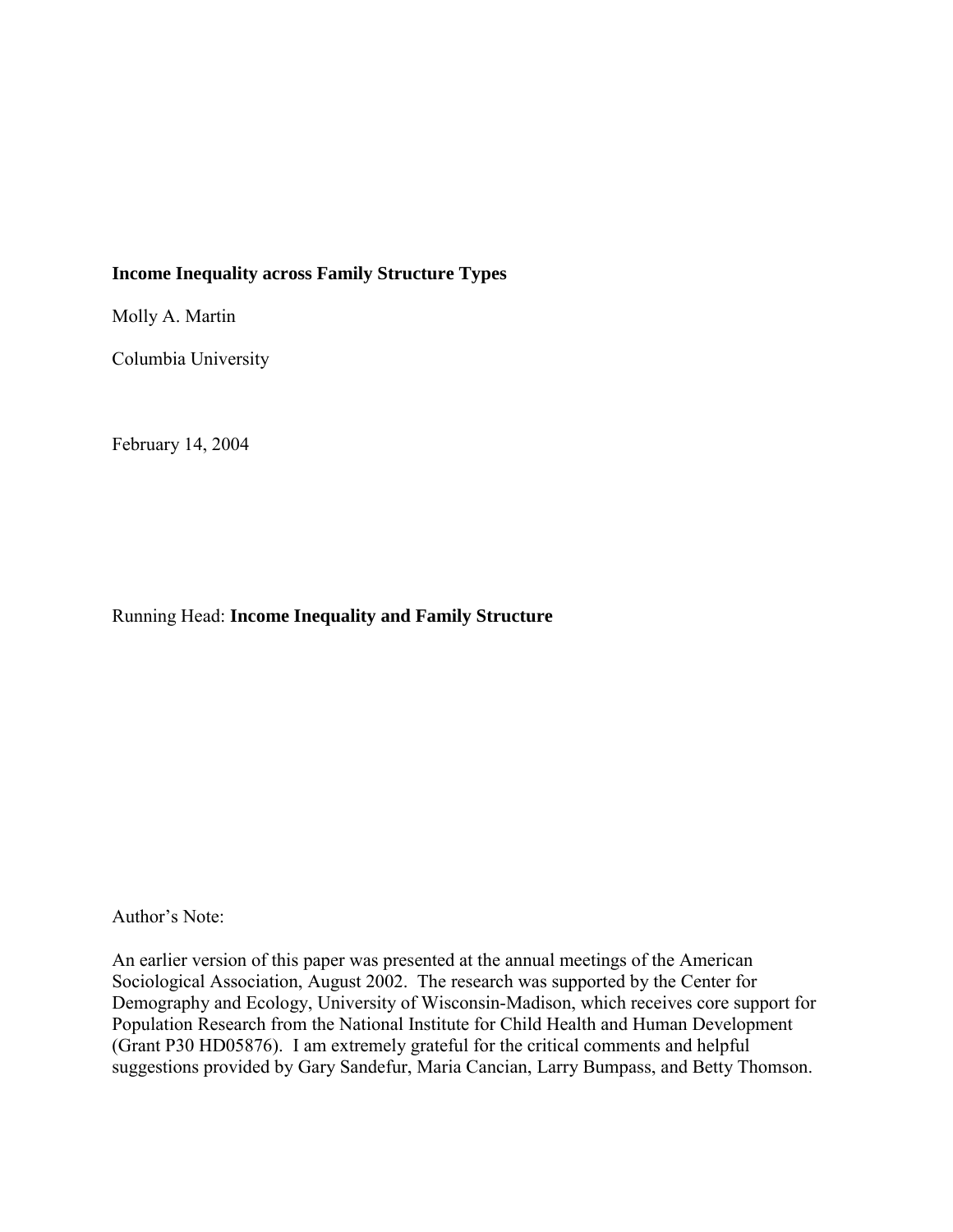#### **Income Inequality across Family Structure Types**

# Abstract

Using twenty-four years of March CPS data, the present research documents trends in income inequality among families by family structure. Income inequality increased among all families and among families with children from mid-1970s until the mid-1990s. In addition, income inequality between family structure types increased during this period, indicating that family types became increasingly stratified by income. Inequality is greatest among single, female-headed families and smallest among married couple families. Decomposition analysis of the changes in aggregate inequality confirms that the demographic shifts in family structure have contributed to greater inequality, but the primary source for changes in aggregate inequality is changing inequality within family structure types.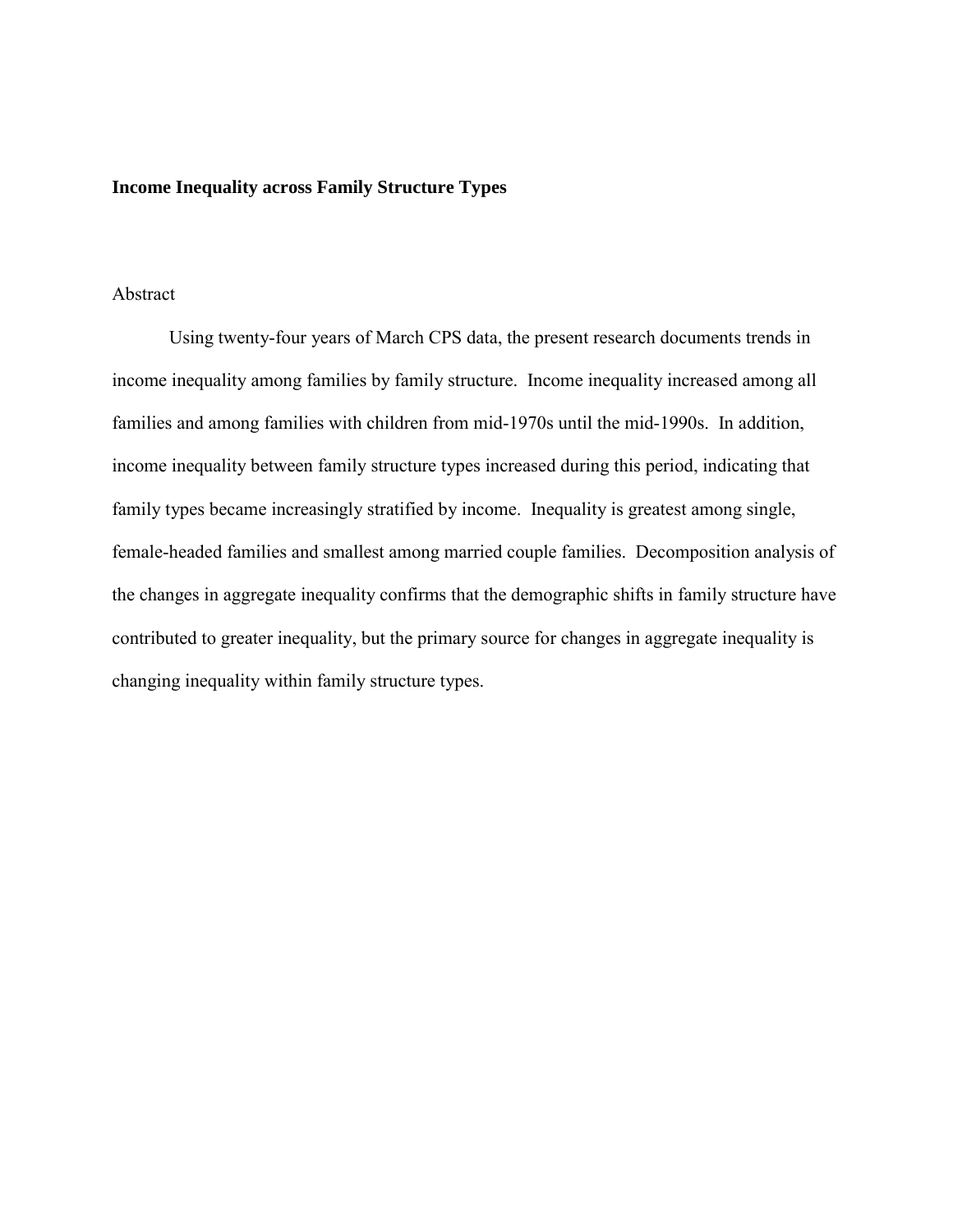Demographic change in family formation behavior has been dramatic over the last several decades. Since 1960, we have witnessed substantial increases in nonmarital childbearing, cohabitation, and divorce, resulting in a larger proportion of both adults and children living in single mother families, single father families, and cohabiting families (Cherlin, 1992; Wojtkiewicz, McLanahan, & Garfinkel, 1990; Eggebeen, Snyder & Manning, 1996; Casper & Cohen, 2000). The dramatic changes in family structure have led to changes in the distribution of family income because these family changes alter the pooling of resources. As such, nonintact families have lower average incomes and higher rates of poverty (U.S. Census, 1998; Danziger & Weinberg, 1994; Eggebeen & Lichter, 1991). In 1978, Treas & Walther noted that "family income reflects not only the structure of economic opportunity, but also the choices, circumstances, and conventions of family life" (866).

These demographic changes in family structure coincided with a period of increasing income inequality that began in the 1970s and accelerated during the 1980s (Levy, 1987; Karoly, 1993). Inequality increased along most measurable dimensions (except gender) and within most groups (Levy, 1995). The Gini coefficient is an often-used measure of inequality, with higher values indicating a higher concentration of resources among the wealthy. The Gini coefficient for families in 1969 was 0.35 and it topped 0.40 in 1989 (Levy, 1995). Inequality continued to increase during the early 1990s, but remained relatively stable after 1993 as the economy grew (U.S. Census, 1998). In 1997, the Gini coefficient for families reached 0.43 (U.S. Census, 1998). Given the coincidence in these demographic and economic trends, the present research seeks to uncover the role of family structure for recent trends in income inequality and to document income inequality within and between different family structure types. Although most previous research has included all families in the analysis, the present research also focuses on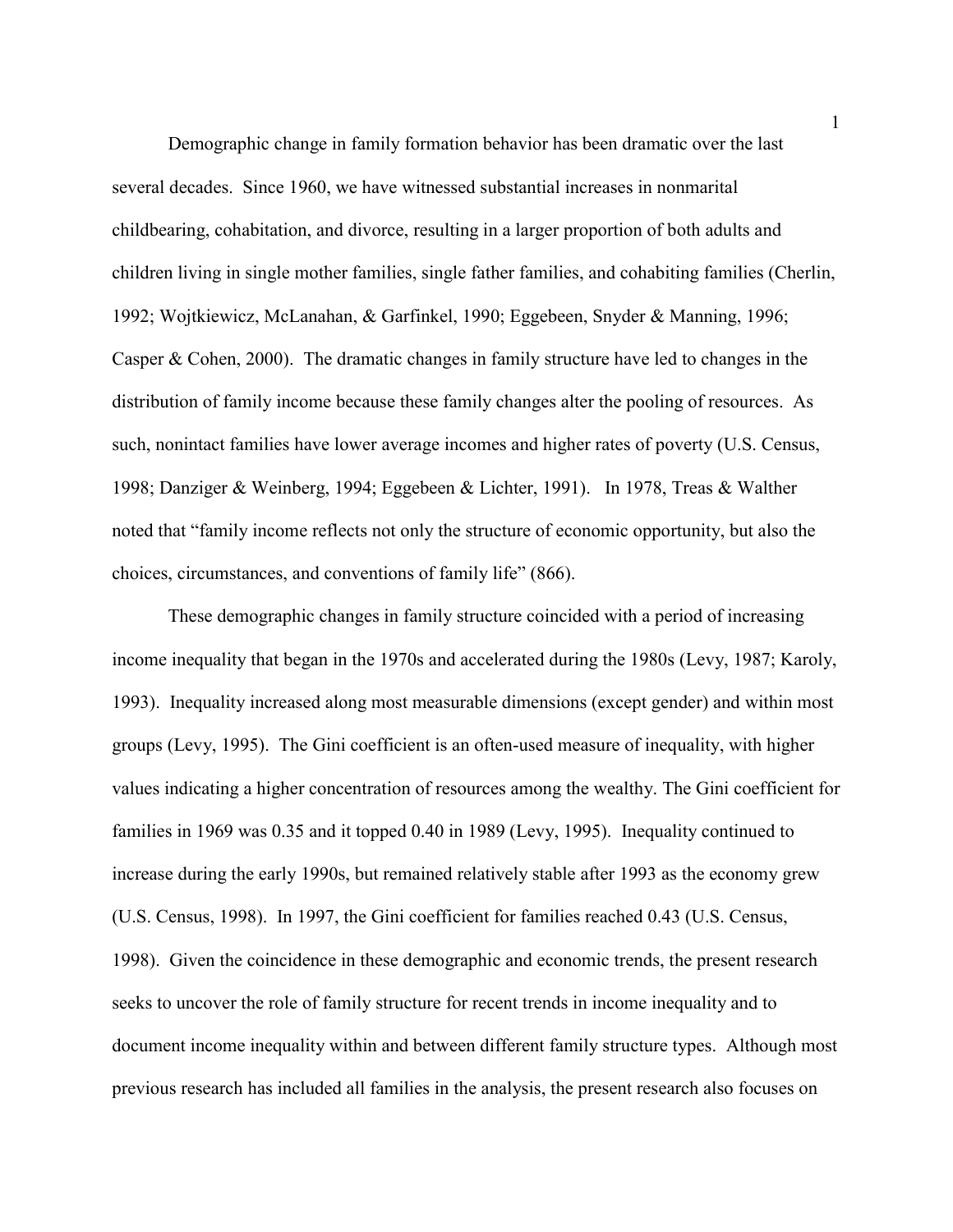families with children to better understand family income inequality for children.

## EXPLANATIONS OF FAMILY INCOME INEQUALILTY

Family income is an aggregate of the total income from the adults' earnings (i.e., the number of earners \* their wage rates \* their hours worked) and the total income from other sources, such as alimony, child support, interest, dividends, and rental income. As such, family income inequality is a function of the following components: (1) earnings inequality, (2) unemployment, (3) inequality in other sources of income, (4) household size, (5) female labor force participation, and (6) family formation behavior and marital homogamy. Jenkins (1995) notes that some of the influences affecting income inequality are "better characterized by *whom* they affect ('income recipient' influences), while others are better classified in terms of *which income source* they affect ('income package' influences)" (37; italics and parentheses in the original). In the above list, the first three factors relate to income package influences, while the latter three are income recipient influences. Over the last thirty years, family income inequality has been influenced by both income package and income recipient changes.

Changes in income packages, and especially wages, have led to increased income inequality. Like income inequality among families, earnings inequality also increased after the mid-1970s. Morris and Western (1999) identify four categories of explanations for the rise in earnings inequality: changing demographics of the labor force, post-industrial economic restructuring, changes in the political context and institutions, and the dynamics of globalization. Let us consider the evidence for each of these explanations. Demographic changes in the age structure and sex composition of the labor force have had a modest impact on earnings inequality, but the impact of immigration is not clear (Karoly, 1993; Jenkins, 1995; for a review, see Morris & Western, 1999). Economic restructuring, or "deindustrialization," and changes in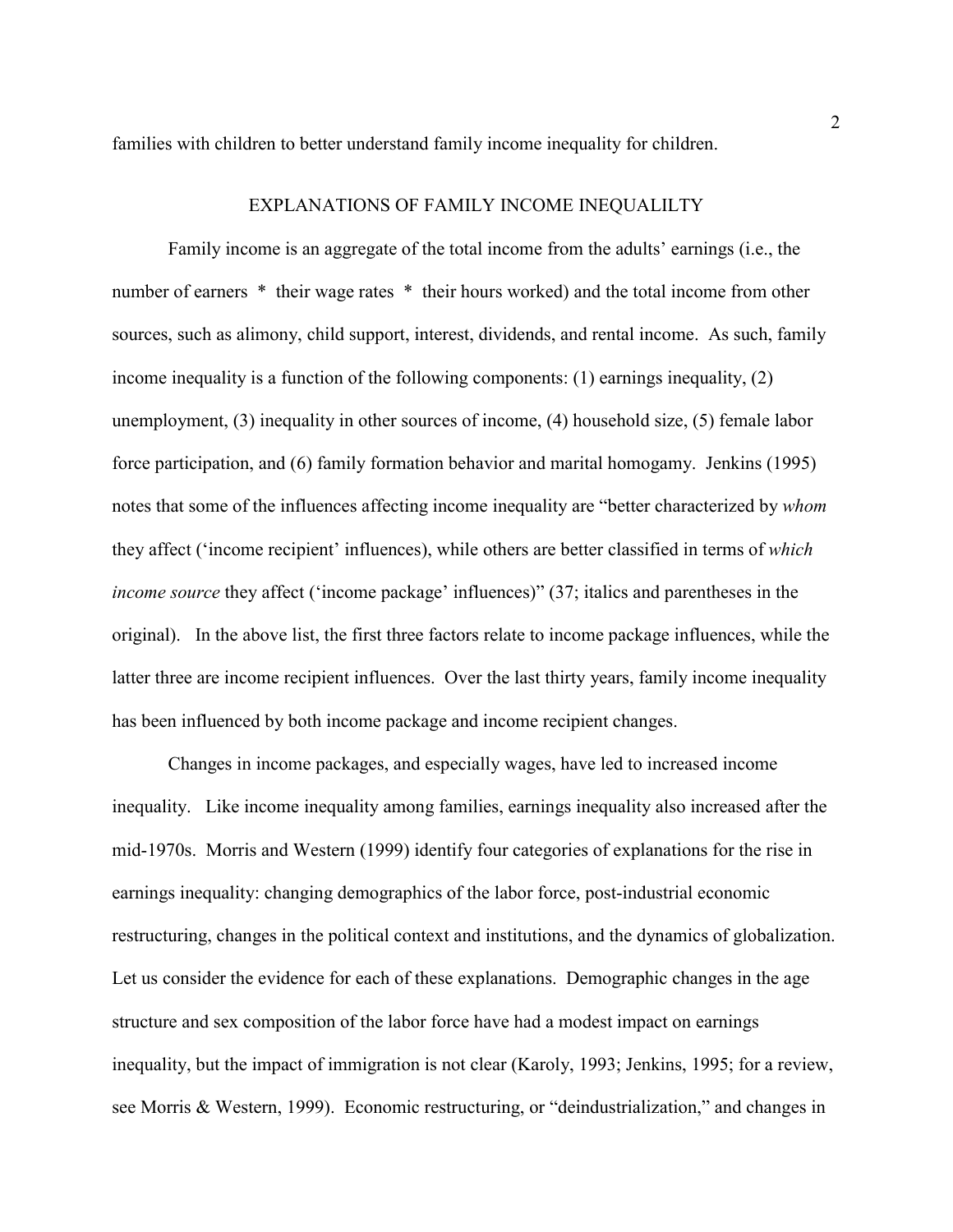institutional factors, such as decreases in unionization and declines in the real value of the minimum wage, have greatly increased earnings inequality (Chevan & Stokes, 2000; Danziger  $\&$ Gottschalk, 1993; Freeman, 1993; for a review, Morris & Western, 1999). Finally, the impact of globalization, as measured by capital flows and trade, remains unclear (Morris & Western, 1999).

The two final income package factors important for income inequality are unemployment and inequality in other sources of income. Less research has been conducted about these factors, but research finds that unemployment and government transfers and taxes have also contributed to increasing inequality between 1970 and 1990 (Chevan & Stokes, 2000; Jenkins, 1995). Gramlich, Kasten, and Sammartino (1993) find that post-transfer and post-tax income inequality in the 1980s was greater than earnings inequality because the federal government concomitantly cut transfers to the poorest families and cut taxes for the richest families.

Income recipient changes also played a role in the growth of inequality. Karoly (1993) finds that 40% of the increase in inequality in the 1980s was due changes in living arrangements. Although the present research is focused on the changes in family structure, other income recipient changes are worth noting. First, household size has decreased because of lower fertility rates and an increasing proportion of persons living independently. Decreased household size led to increased total inequality because of the loss in income pooling (Jenkins, 1995; Treas & Walther, 1978). Second, female labor force participation also impacts income inequality. Over this period, women, and especially married women and mothers, entered, returned to, and remained in the labor force in greater numbers. Increases in the labor force participation of wives and changes in wives' earnings actually helped to equalize family incomes (Cancian & Reed, 1998; 1999). Finally, family formation and dissolution behavior, as well as marital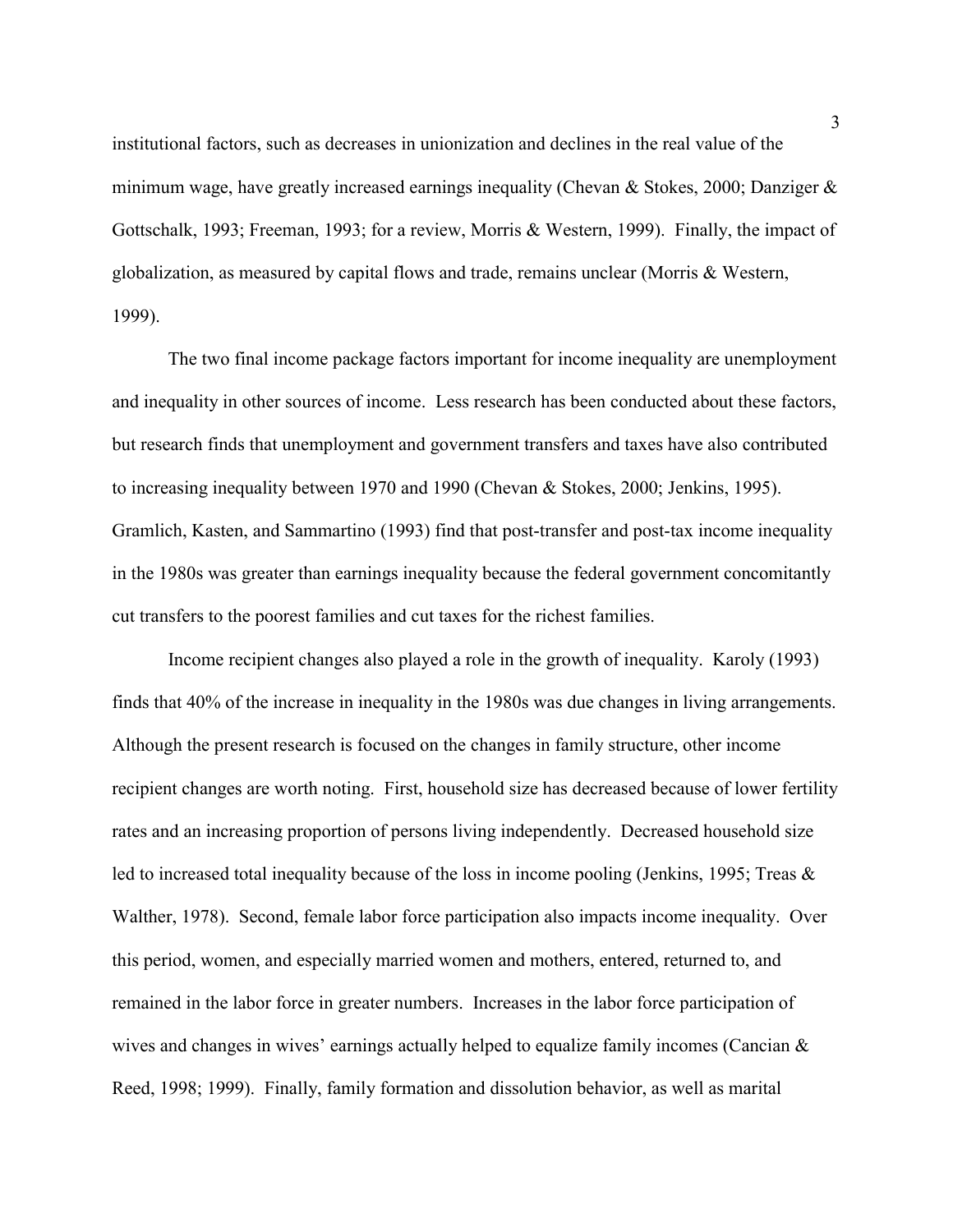homogamy, influences inequality. Previous research estimates that the growth of femaleheaded single parent families has led to increased income inequality among all families by increasing the numbers at the bottom of the income distribution (Eggebeen & Lichter, 1991; Ryscavage, Green, & Welniak, 1992; Chevan & Stokes, 2000). It is less clear how marital homogamy influences family income inequality because, although research documents that couples have similar educational and occupational statuses (e.g., Hout, 1982; Mare, 1991), the role of marriage for family inequality is a function of the following factors: (1) women's labor force participation, (2) the ratio of the wife's income to the family's income, (3) inequality among wives, (4) inequality among husbands, and (5) the percentage of the population that is married (Mare, 2003; Gronau, 1982).

Although a few have studies investigated the contribution of demographic family structure changes for aggregate inequality during the 1980s (Eggebeen & Lichter, 1991; Ryscavage, Green, & Welniak, 1992; Chevan & Stokes, 2000), only Treas and Walther (1978) have examined the levels of inequality within and between family structure types. Treas and Walther (1978) point out that overall inequality is a function of "relative income differences between family types and of income differences within types – with the weights being derived from group shares of income and from proportionate representation in the total population of recipient units" (872). Any change in these components could change inequality (Treas  $\&$ Walther, 1978). Treas and Walther (1978) investigated income inequality by family structure using Current Population Surveys (CPS) from 1951, 1952, and 1954-1974 and defining family types as (1) husband-wife, (2) male-headed single, or (3) female-headed single. They found that there was greater inequality within family types than between, but that the proportion of inequality between family types increased over time (Treas & Walther, 1978). Thus, there was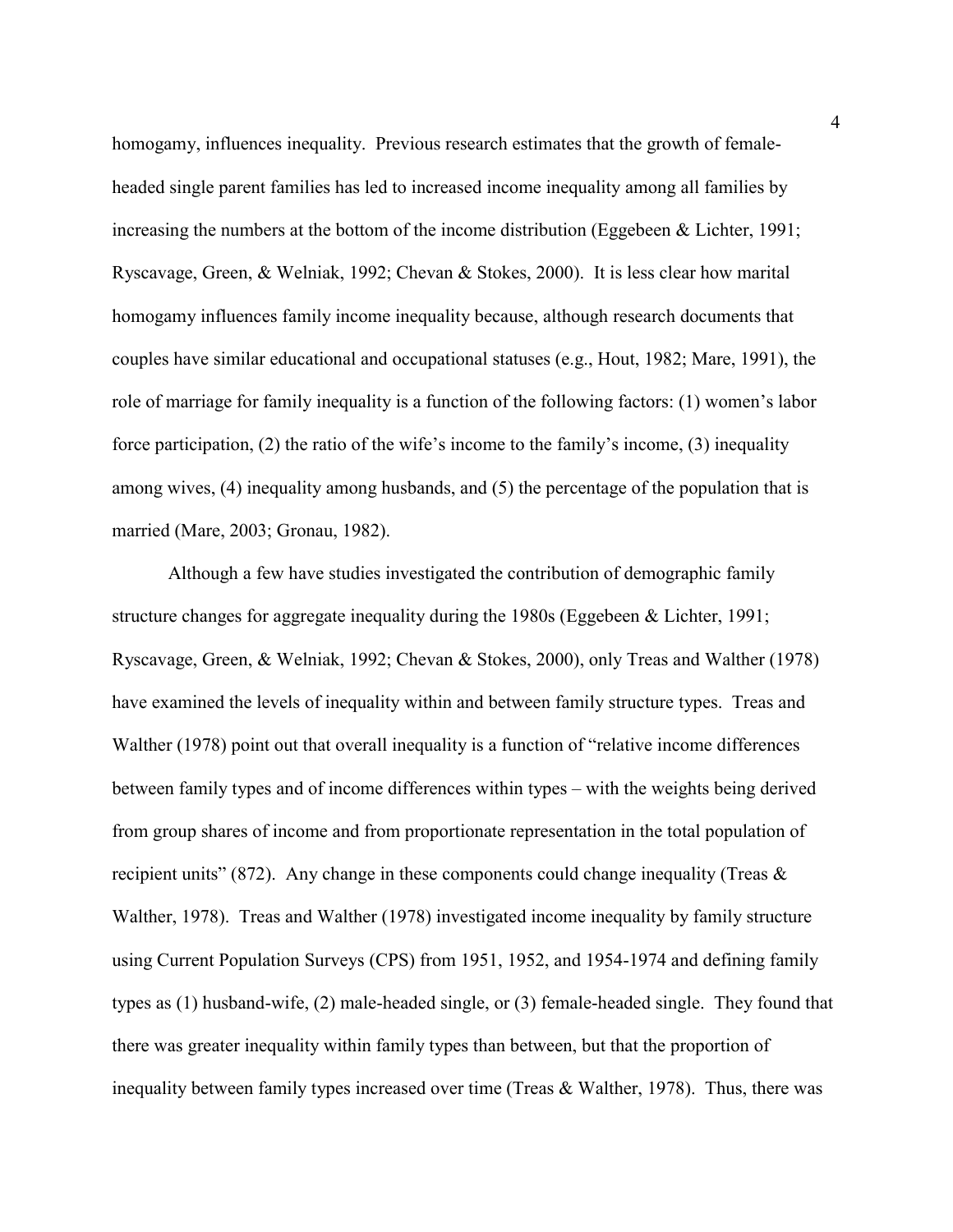increasing stratification in income by family type. By standardizing the Theil index of inequality to the population distribution of 1951, Treas and Walther find that total inequality in 1974 would have been significantly lower if the population had remained in the distribution of recipient families of 1951 (Treas & Walther, 1978). Therefore, changes in family structure contributed to increase inequality between 1951 and 1974.

The present research explicitly describes the concentration of income by family structure for all families and for families with children. The inequality patterns by family structure are expected to differ slightly between these two samples of families because changes in family structure have been more dramatic among families with children, due in part to their younger age structure. Previous research documents that the increases in inequality during the 1980s were greater for families with children than were the increases for all families (Karoly, 1993; Gottschalk & Danziger, 1993).

By moving beyond descriptions of mean differences in income by family type, we can better appreciate the possibility for similar resources across different family types and better comprehend the overlapping incomes of different family types. Therefore, the analysis requires an examination of the variation in income both within and between different family types. The specific research questions can be stated as follows:

- 1) What proportion of the inequality in family income is due to inequality between family structure types?
- 2) Which family structure types demonstrate the greatest within-group inequality?

3) What is the role of changes in family structure for changes in income inequality? With a more complete description of how families with children are distributed across the range of family income, we can expand our understanding of family structure differences in income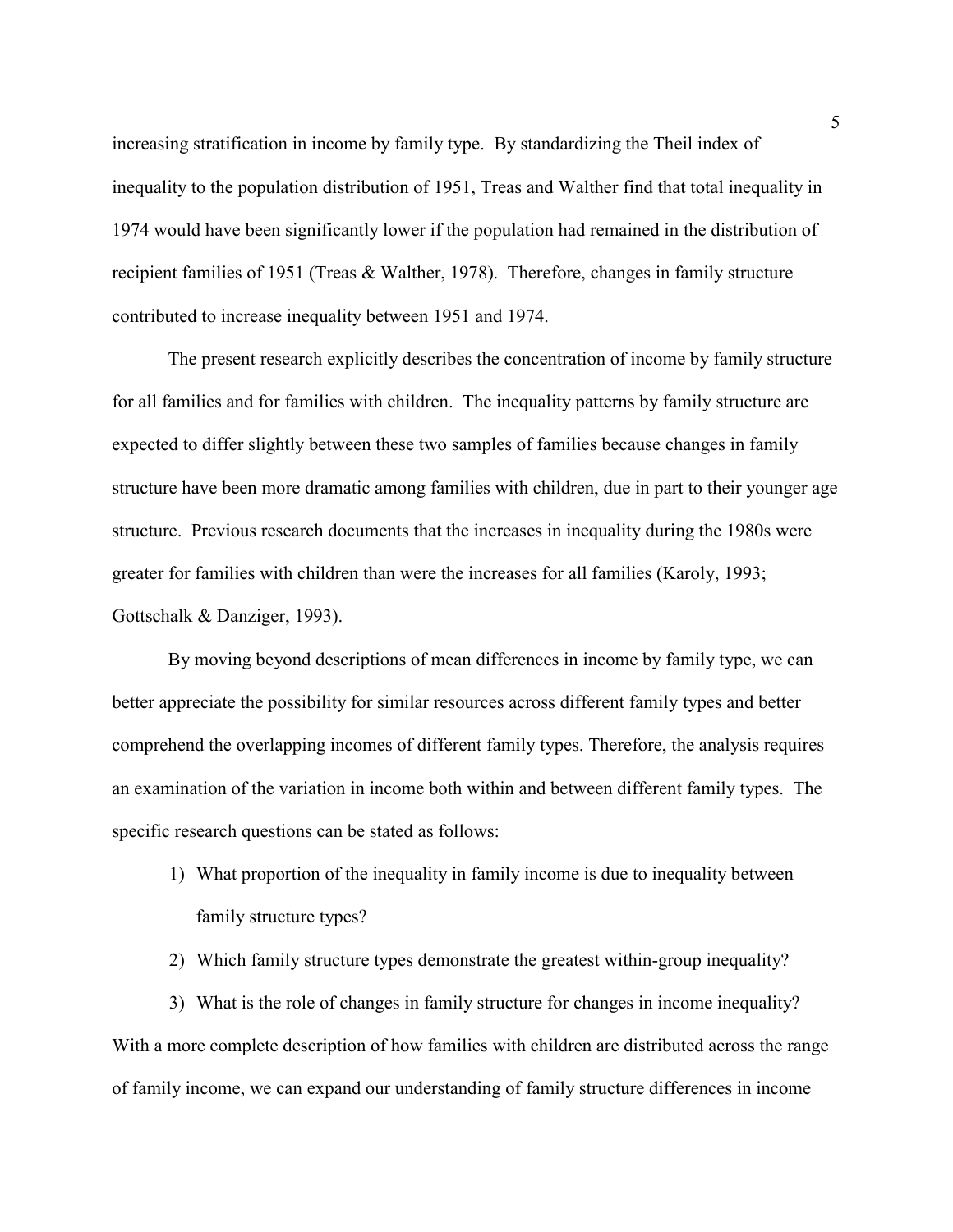that are, thus far, limited to central tendencies and poverty rates. With an eye toward the variation and concentration of income, we will arrive at a more complete picture of our social reality. In thinking about family structure differences in income, most do not think about the extent to which the family structure types overlap in their income distributions or if these distributions are diverging or converging over time. Are certain family structure types' distributions more skewed than most? And within each family structure type, how is their distribution of income changing over time? Statistics about central tendencies cannot answer these important questions. And the answers to these questions may lead to unanticipated findings that help enrich our knowledge of inequality.

## DATA AND METHODS

To analyze income inequality between and within family structure types over time, between 1976 and 2000, I use data from the March supplements to the Current Population Survey  $(CPS)$ <sup>1</sup>. While the 2000 data reflect the most current patterns, the data from the 1970s and early 1980s reflect the period when nontraditional families were becoming more common and this early period provides a glimpse into the patterns prevalent when many of the youth respondents in our longitudinal datasets (e.g., NLSY, HSB, NELS) were living at home.

The research focuses on two samples of families: (1) all families with heads under age 65 and (2) a subset of those families with related children.<sup>2</sup> The Census Bureau defines a "family" as the head of household with at least one resident relative or adopted child. For this analysis, I have diverged from the Census Bureau's family definition in two notable ways. First, I have

<u>.</u>

<sup>&</sup>lt;sup>1</sup> I use the public-use files for survey years  $1977 - 2001$ . Each survey has information about the family in the current year and income for the previous year. For consistency, I refer to information from each survey as information for the previous year when income is measured.

 $2^2$  A child is defined as a never married person under age 18 who is related to the family head.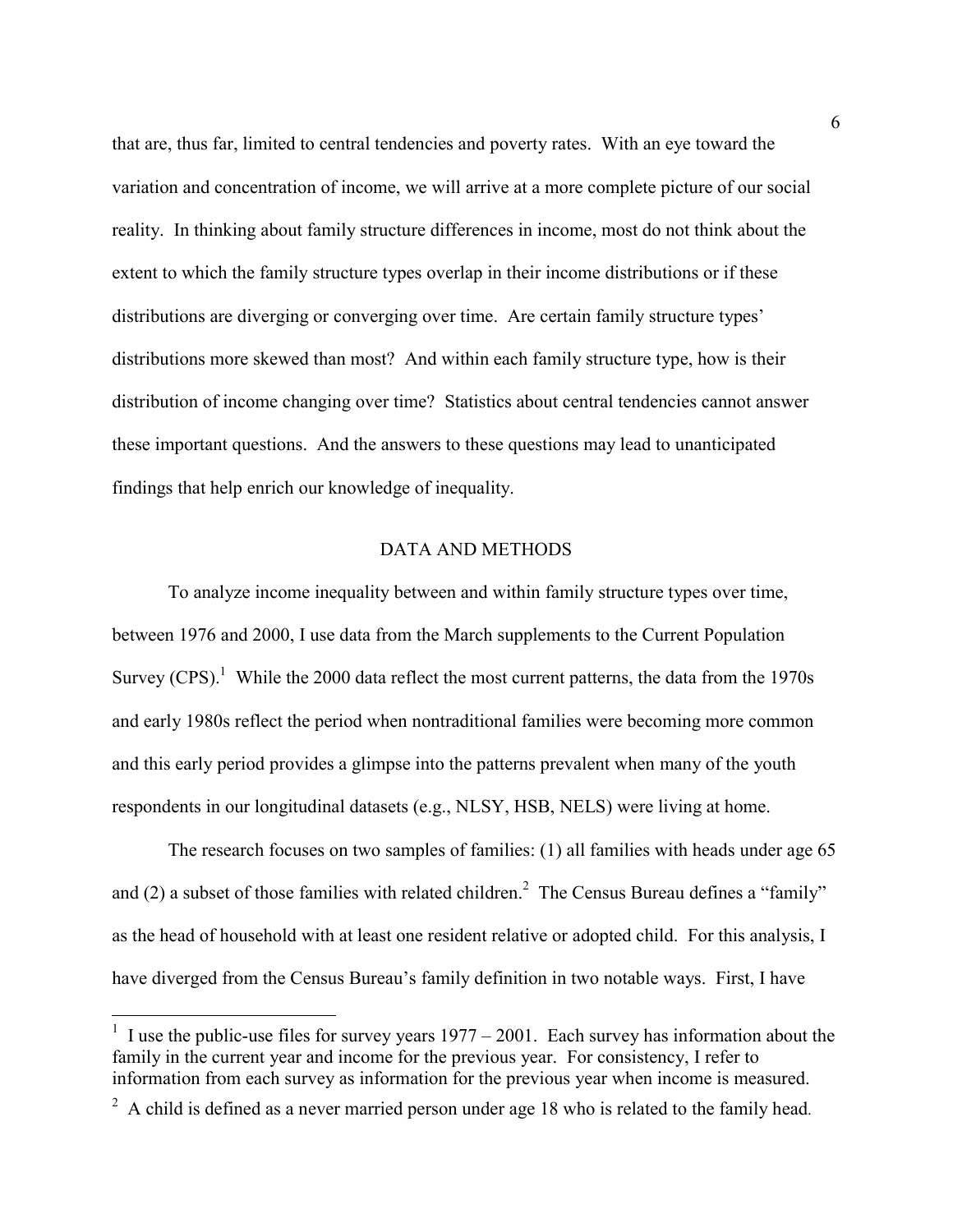included all subfamilies and secondary families as separate families in the analysis instead of including the related subfamilies as part of the primary family and instead of omitting the secondary, or unrelated, families. Second, I have tried to identify and include cohabiting couples using the Adjusted POSSLQ procedure developed by Casper and Cohen (2000).

With the Adjusted POSSLQ procedure, a household is defined as cohabiting if the following conditions are met: (1) the household head is not married and not living in group quarters, (2) there is another unmarried adult (age 15+) of the opposite sex who is not related to the household head, not a foster child of the household head, not in a related subfamily, and not a secondary individual, and (3) all other adults (age 15+) in the household are either relatives or foster children of the household head or children of unrelated subfamilies (Casper & Cohen, 2000). This new, indirect measure of cohabitation produces relatively unbiased estimates of cohabitors' characteristics and it is an improvement over the original POSSLQ measure, especially because persons with children can be included as cohabitors.<sup>3</sup> Although it has several advantages, the Adjusted POSSLQ does capture more noise than the original POSSLQ because in some cases it will misidentify the specific partners within a cohabiting household (Casper  $\&$ Cohen, 2000). For example, in a household where a female householder is living with her daughter and the daughter's cohabiting partner, the Adjusted POSSLQ measure will identify the mother and the daughter's partner as the cohabiting pair. To the extent that this misidentification occurs, it will not bias the measure of family income because cohabitors' family income is defined as the sum of the income from each cohabitor's family, but this misidentification could

<sup>&</sup>lt;sup>3</sup> The original POSSLQ measure identifies households as cohabiting if two, and only two, unrelated adults (age  $15+$ ) of the opposite sex lived in the same household (Casper & Cohen, 2000). Relative to the original POSSLQ measure, the Adjusted POSSLQ identifies more cohabiting households, produces higher cohabitation rates for divorced and separated persons, and is a better measure of historical trends in cohabitation (Casper & Cohen, 2000).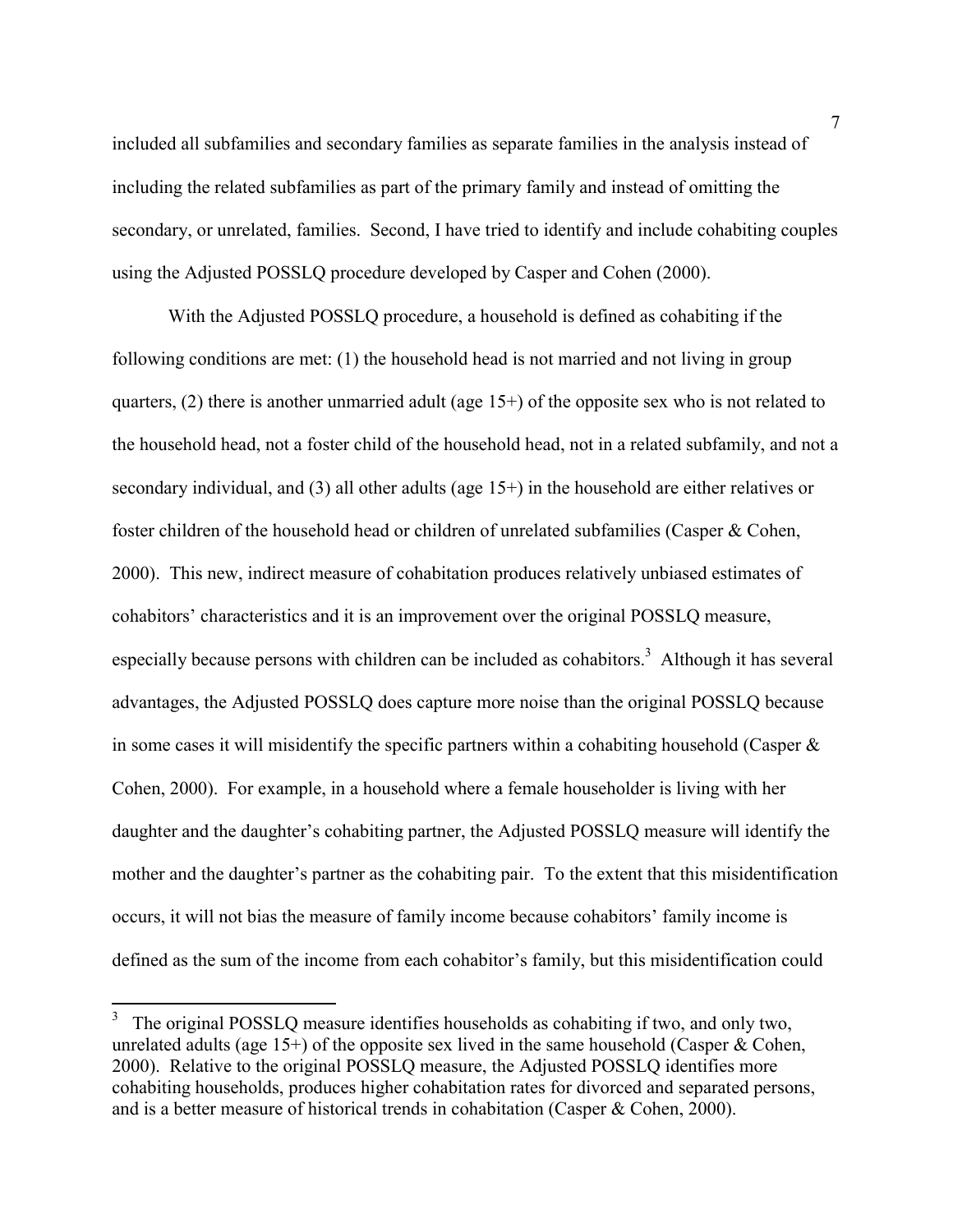bias the results because the weights are based on the household head. Finally, the Adjusted POSSLQ is not as good at identifying cohabiting couples as are the direct measures found in the National Surveys of Family Growth and the National Survey of Families and Households, but it is the preferred method for longitudinal analysis with the CPS.

Family structure is based on the head of the family's current marital status and gender, as well as the Adjusted POSSLQ measure. I categorize families into the following six categories: married, widowed, female-headed divorced or separated, female-headed never married, maleheaded single parent, and cohabiting pairs. Due to problems of sample size, male-headed single parent families are not distinguished by their marital history, nor are widowed families identified by the head's gender.<sup>4</sup> Finally, it is important to note that the category of married families includes couples in their first or later marriages. Throughout the analysis, the sample weight for the family head is used weight the data to represent families. Figure 1 presents the weighted proportion of families with children in each nontraditional family type between 1976 and 2000. As we have seen in previous research, the proportion of families with married partners or with widowed parents has declined, while the proportion headed by cohabiting partners and nevermarried single mothers has increased. These demographic shifts are similar for the sample of all families, but the proportion headed by single women is lower, while the proportion cohabiting is greater (figure not shown). Appendix Table 1 provides the unweighted sample counts for the number of families with children in each family type for each year.

Family income is defined as the sum of all pre-tax income from all sources for all family

<u>.</u>

<sup>&</sup>lt;sup>4</sup> It is worth noting, however, that among male single parents who are neither cohabiting nor widowed, the proportion who are divorced or separated has declined over time (from 98% in 1976 to 77% in 2000), while the proportion never married has increased. As for widowed families, women headed nearly 84% of these families in 1976 and this percentage has remained fairly stable over this period.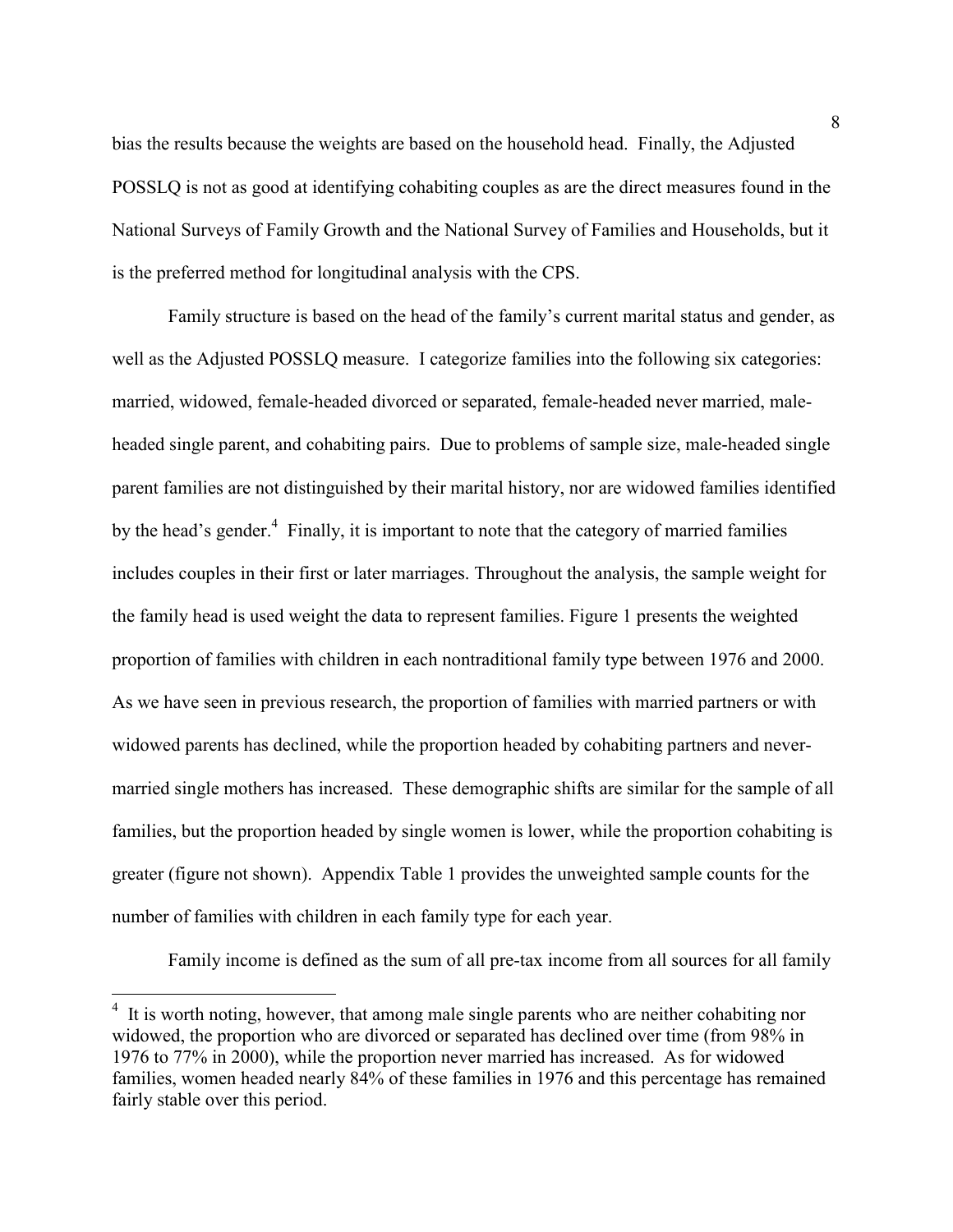members.<sup>5</sup> For cohabiting couples, it is the sum of each partner's income and incomes of their relatives living in the same household. Income from each year has been updated to 2000 dollars using the CPI-U-RS (Stewart & Reed, 1999; U.S. Census, 2002). <sup>6</sup> To correct for differences in the needs of families with different compositions, I have divided family income by the appropriate poverty threshold (U.S. Census, 2002). The Census Bureau imputes values for income when the data are missing, but problems in the imputation procedures could bias the present results. Research indicates that not only has the incidence of nonreport increased over time, but that the imputation procedures are biased because they are based on an invalid assumption that income does not affect non-response on income questions (Lillard, Smith, & Welch, 1986). Because the highest income persons are more likely to omit their incomes and, therefore, be assigned lower income values, the estimates of the mean and variation of income, as well as income inequality, will be biased downward and worsen over time (Lillard, Smith & Welch, 1986). For more information on the CPS income data, see Karoly (1993).

The Census Bureau topcodes income data in the CPS to protect respondents' privacy, but over this period the real value at which income is topcoded has increased. Without correcting for

 $\overline{a}$ 

<sup>5</sup> Between 1976 and 1987, the Census Bureau asked respondents obtained data on income from the following sources: wages, salary, farm income, self-employment, alimony, child support, interest, dividends, net rental income, income from estates or trusts, public assistance, welfare, Supplemental Security, Social Security, unemployment and workman's compensation, veteran payments, government pensions, and retirement funds. In addition to these sources, after 1987 the Census Bureau also obtained data on income from the following sources: disability, educational assistance, regular contributions from persons not living in the same household, and other periodic income.

<sup>&</sup>lt;sup>6</sup> The CPI-U-RS is preferable to the U.S. Department of Labor's official index, the CPI-U, because previous research has demonstrated that the CPI-U overstates inflation during the 1970s due to the way housing costs were calculated prior to 1983 (Karoly, 1993). An earlier, experimental Consumer Price Index, the CPI-U-X1 also adjusted for the miscalculation of housing costs, but this series was later discontinued. In some ways, the CPI-U-RS is an extension to the CPI-U-X1 (Stewart & Reed, 1999).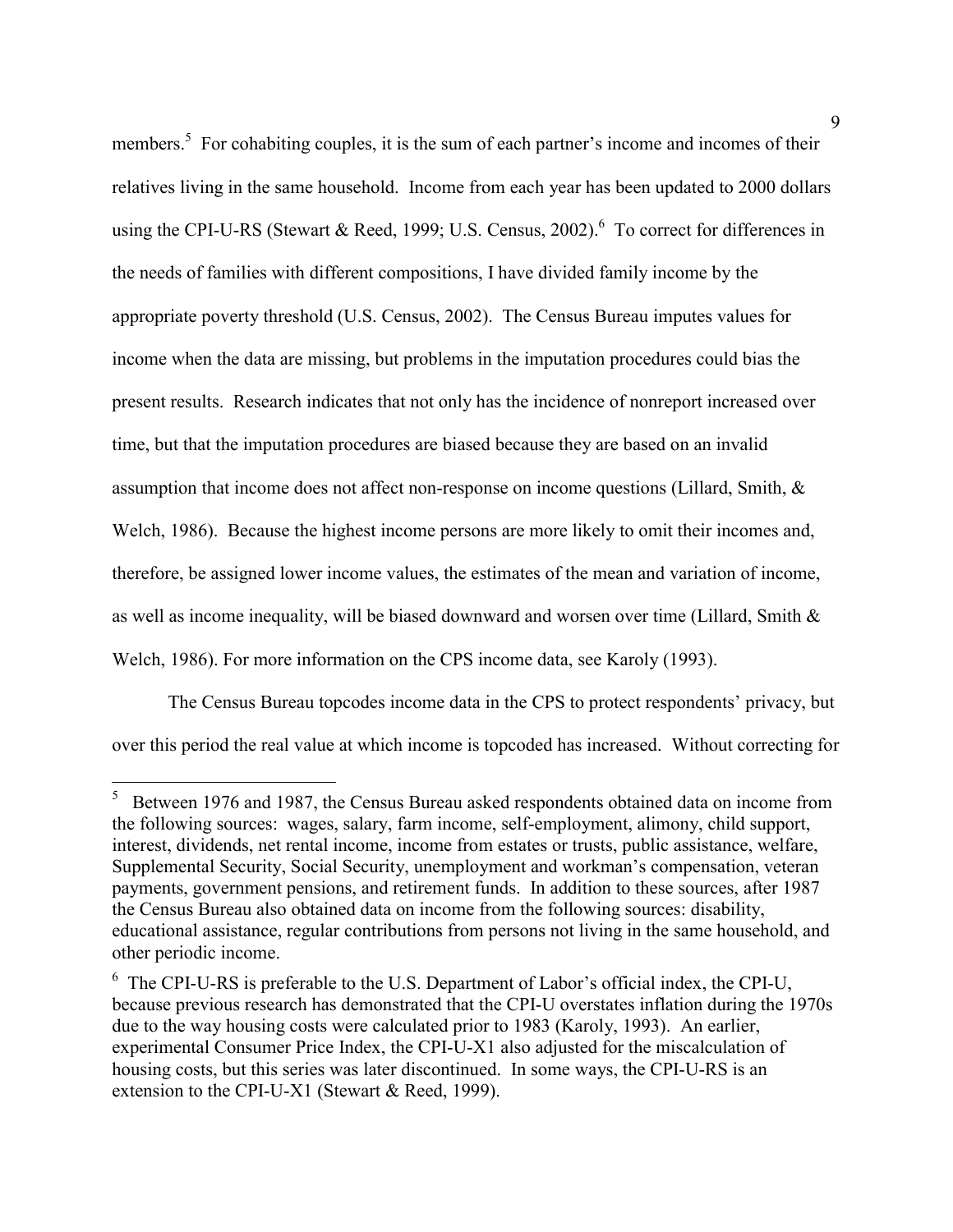these changes in topcoding procedures, income inequality would appear to increase over this period because the top of the distribution would artificially expand. To control for this, I have applied consistent topcodes by identifying which year had the lowest real topcode value for each income source and then applying that topcode to all other years.

Income inequality is measured using the Mean Logarithmic Deviation. The Mean Logarithmic Deviation is scale invariant, equivalent across different population sizes, and responds to relative versus absolute changes in income (Allison, 1978; Shorrocks, 1980). In addition, it satisfies the principle of transfers, such that inequality is reduced with transfers from a richer donor to a poorer recipient (Allison, 1978; Shorrocks, 1980). To satisfy this principle computationally, total family income less than or equal to zero has been converted to equal \$1 for calculation of all inequality measures. Relative to other inequality indices, including the Gini coefficient, Theil's index, or the Coefficient of Variation, the Mean Logarithmic Deviation is more sensitive to income transfers occurring at the bottom of the income distribution. Despite this sensitivity, the results presented do not depend on the inequality index used. Finally, the Mean Logarithmic Deviation can be additively partitioned into that which derives from inequalities within subgroups, here family types, and that which derives from inequality between subgroups (Shorrocks, 1980, 1984; Jenkins, 1995).

For a population of *n* income units, here families, with mean income  $\mu$  and variance  $\sigma^2$ and income for unit  $i$  denoted as  $y_i$ , the Mean Logarithmic Deviation is defined as:

$$
I_0 = \frac{1}{n} \sum_{i=1}^n \log \left( \frac{\mu}{y_i} \right) \tag{1}
$$

In addition, the population can be partitioned into K mutually exclusive and exhaustive subgroups, here family structure types, and the  $k^{\text{th}}$  group has  $n_k$  members and a group mean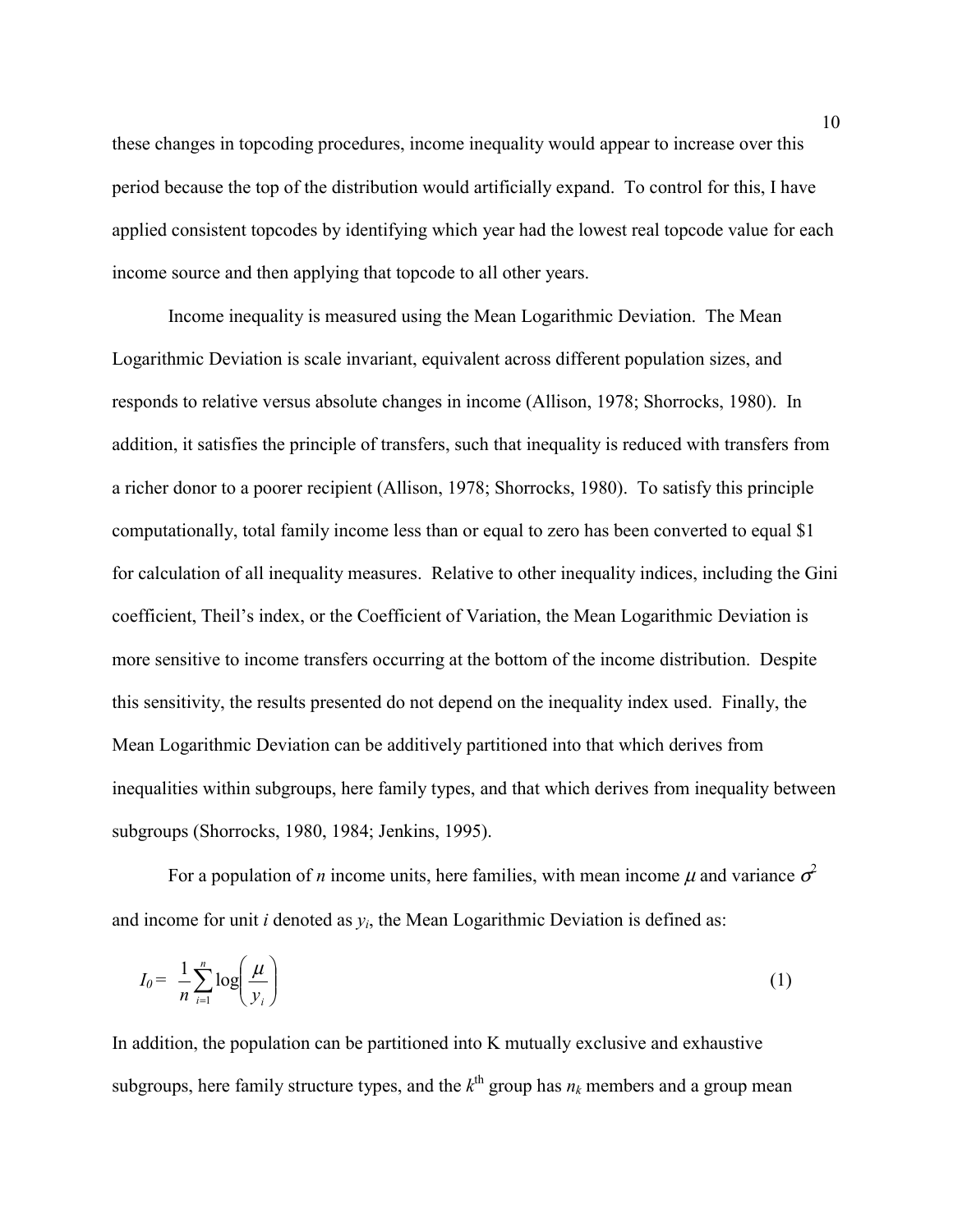income of  $\mu_k$ . One can rewrite (1) to reflect the contributions of "within-group" and "between-group" inequalities, defining the Mean Logarithmic Deviation as

$$
I_0 = \sum_{k=1}^{K} v_k I_{0k} + \sum_{k=1}^{K} v_k \log(1/\lambda_k)
$$
 (2)

where  $v_k = n_k/n$  is the population share of group *k* and  $\lambda_k (= \mu_k/\mu)$  is group *k*'s mean income relative to the population mean. The first term denotes the "within-group" component, equal to the weighted sum of inequalities within each subgroup, and the second denotes the "betweengroup" component, or the inequality remaining if each family's income were equal to the subgroup mean.

The Mean Logarithmic Deviation has an additional advantage - it has a useful formulation to decompose inequality changes over a period. The change in inequality between two years, *t* and *t*+1, can be written (Mookherjee & Shorrocks, 1982; Jenkins, 1995) as:

$$
\Delta I_0 \equiv I_0(t+1) - I_0(t) = \sum_{k=1}^K \overline{v}_k \Delta I_{0k} + \sum_{k=1}^K \overline{I}_{0k} \Delta v_k - \sum_{k=1}^K \overline{[\log(\lambda_k)]} \Delta v_k - \sum_{k=1}^K \overline{v}_k \Delta \log(\lambda_k) \quad (3)
$$

$$
\approx \sum_{k=1}^K \overline{v}_k \Delta I_{0k} + \sum_{k=1}^K \overline{I}_{0k} \Delta v_k + \sum_{k=1}^K \left[ \overline{\lambda}_k - \overline{\log(\lambda_k)} \right] \Delta v_k + \sum_{k=1}^K \left( \overline{\theta}_k - \overline{v}_k \right) \Delta \log(\mu_k)
$$

$$
\text{[term } A] \qquad \text{[term } B] \qquad \text{[term } C] \qquad \text{[term } D]
$$

where ∆ is the difference operator, a bar over variables indicates an average of *t* and *t*+1 values, and  $\theta_k$  (=  $v_k \lambda_k$ ) is the group's share of total population income. The exact decomposition is not as useful as the approximation because the approximation relates inequality changes to changes in subgroup inequalities, population shares, and mean incomes (rather than relative means) (Jenkins, 1995). Also, the approximation works very well and is used in previous research (Mookherjee & Shorrocks, 1982; Jenkins, 1995). With this approximation, changes in total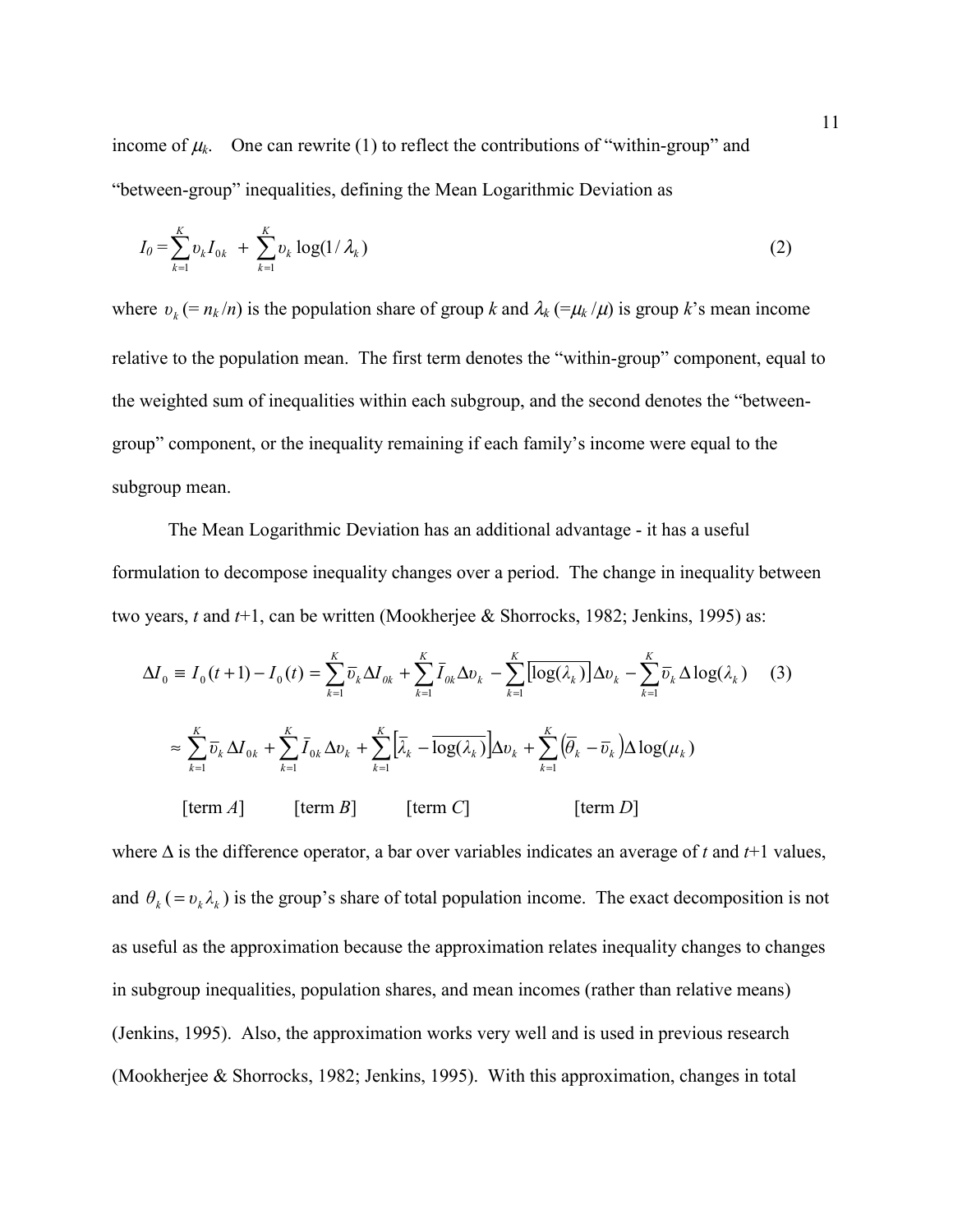inequality can be decomposed into purely inequality changes (term *A*), changes due to the redistribution of the across different subgroups (terms *B* and *C*), and changes due to the incomes of different groups (term *D*) (Jenkins, 1995). To evaluate proportionate changes in income inequality, I divide both sides of (3) by  $I_0(t)$ , reflected in the notation  $\sqrt{I_0} = \Delta I_0/I_0(t)$ . For clarification, consider the hypothesis that family structure changes have increased income inequality. This is a hypothesis about the relative numbers of nontraditional family types and, thus, would be reflected in terms *B* and *C*. If this shift in population has a large influence on income inequality, then *B* and *C* should be large relative to *%*∆*I0* and have the same sign. If, on the other hand, changes in the relative incomes of different family structure types has had a large influence on changing inequality, then term *D* should be larger. If *A* is relatively large, then changes in family structure have not had a large impact on changes in aggregate inequality.

#### RESULTS

Since 1976, the variation in family income has increased. Figure 2 displays the trends in the standard deviation of family income between 1976 and 2000 for all families by family structure type, while Figure 3 displays the same trends for families with children. The key difference between Figures 2 and 3 is the greater variation in income among all families. Across both Figures, we can see that the standard deviation of income grew over this entire period, but the growth slowed during the early 1990s. The rate of growth was similar for different family structure types. Therefore, across this period, married couple families have the highest standard deviation in income, followed by cohabiting families and male-headed single families, widowed families, female-headed divorced/separated families, and, finally, the female-headed never married families.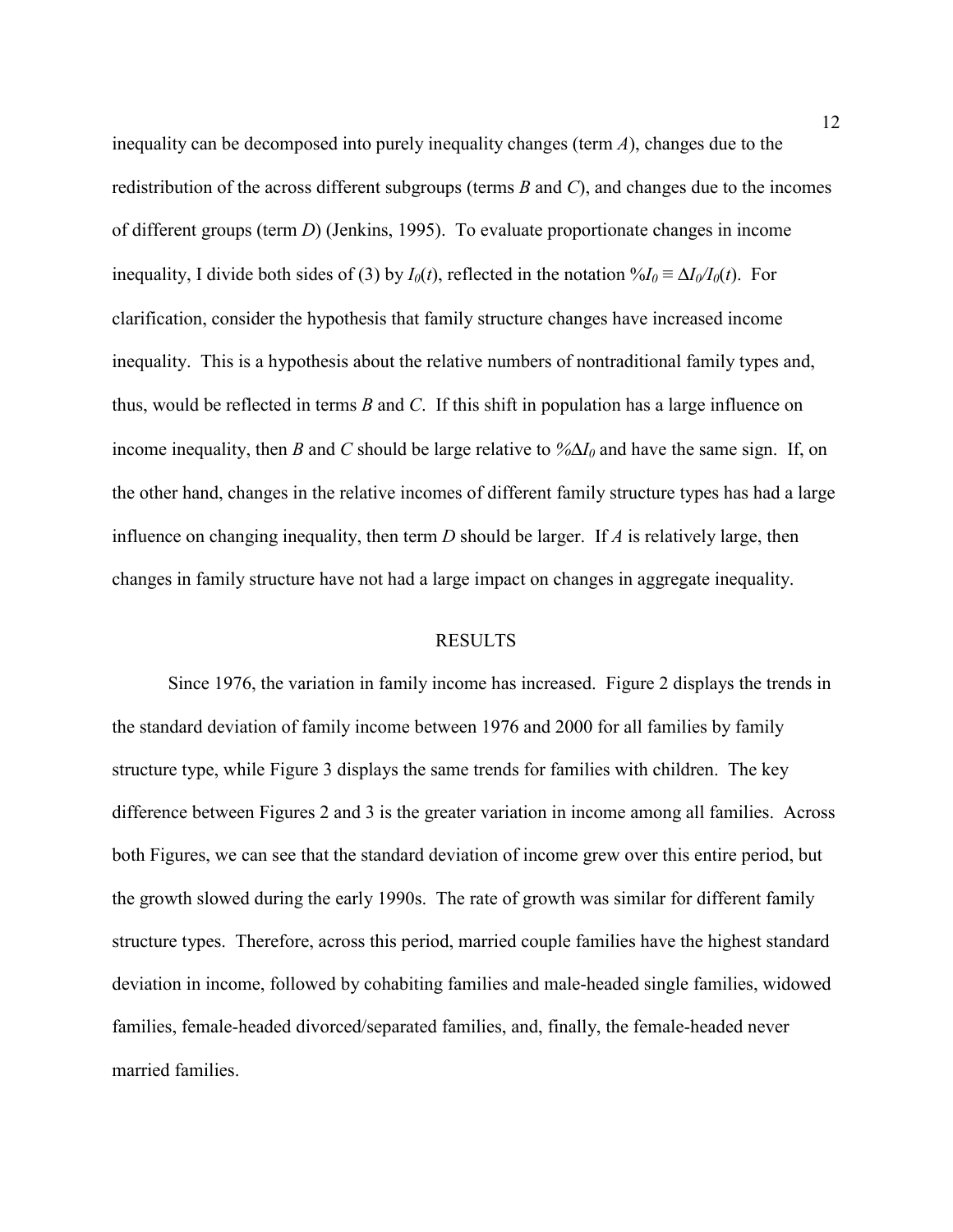To better reveal how members of different family types are dispersed across the income distribution, I have created annual quintiles of family income-to-needs. Then, I calculate the percentage of families with children in each quintile. The quintile results for 1980, 1990, and 2000 are presented in Figure 3. In the following discussion, the "1<sup>st</sup>" quintile refers to the bottom 20% of the income distribution, while the "5<sup>th</sup>" quintile refers to the top 20% of the income distribution.

Married couple families are fairly evenly distributed across the income distribution. The little change that has occurred over time has led to slight increases in the proportion located in the top two quintiles and slight decreases in the proportion in the bottom two quintiles. Although these changes are very small in percentage terms, they represent the movement of thousands of families. Single parent families headed by women not evenly dispersed across the income distribution. Instead, they are extremely concentrated at the bottom. In 1980, 61% of families headed by divorced or separated women were in the bottom quintile, as were an amazing 80% of families headed by never married women. These families have experienced a more dramatic redistribution over this period, but most of the movement has been to increasing their ranks in the second and third income quintiles. Despite this improvement, by the year 2000, half of families headed by divorced or separated women were in the bottom quintile in 2000, as were three-fourths of families headed by never-married women.

The remaining three family structure types – cohabiting families, male-headed single families, and widowed families – are more evenly distributed throughout the income distribution, but they are more concentrated at the bottom than are married families. The dispersal of cohabiting families remained relatively constant over time, but over this period they increased their representation in the bottom quintile (from 30% in 1980 to 33% in 2000). Families headed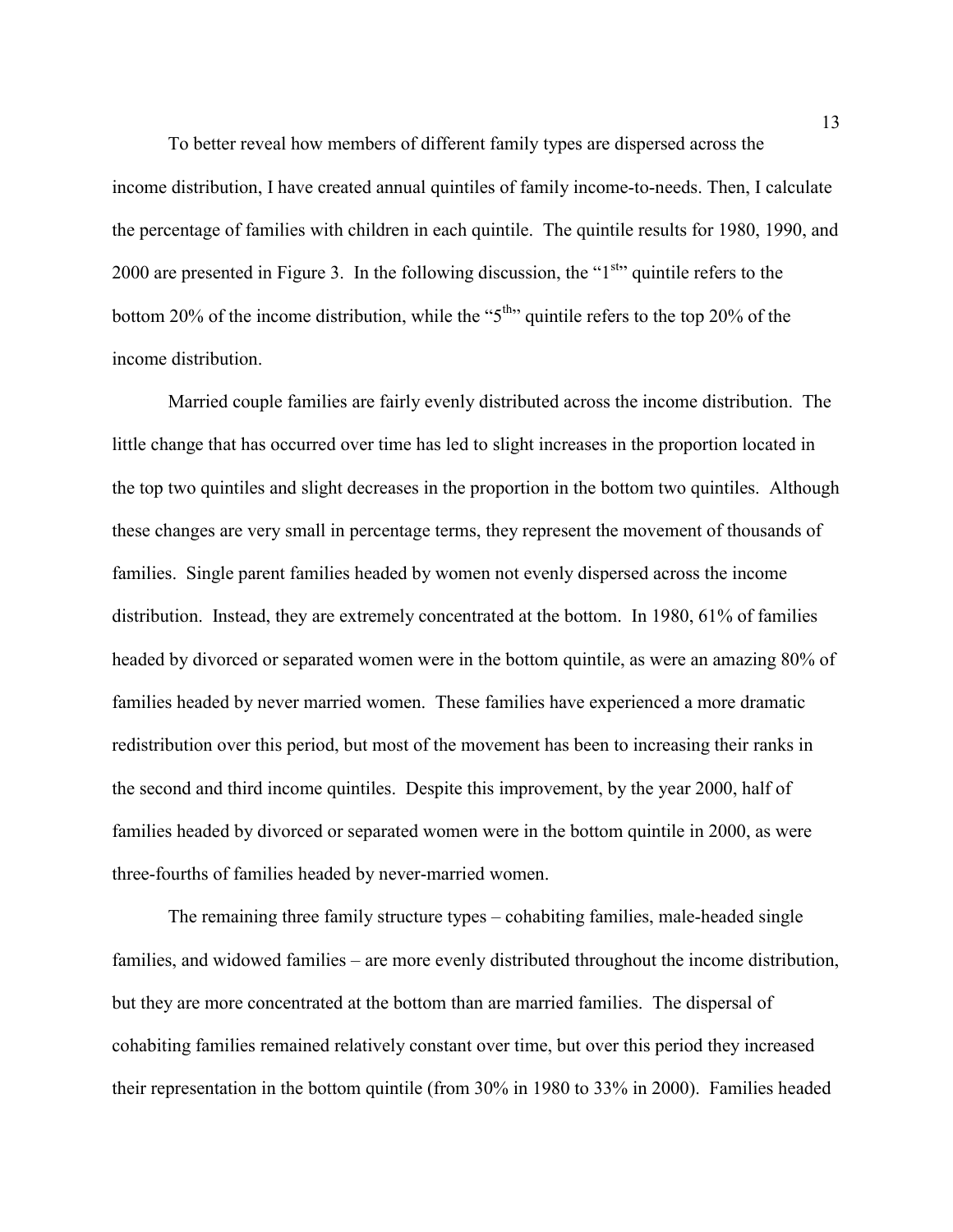by single males also experienced relatively little change, but they increased their ranks in the fourth quintile. Finally, among widowed families, 48% were in the bottom quintile in 1980 and 2000, but they saw experienced an improvement in their economic standing in 1990, with fewer families in the bottom quintile and more in the second and third quintiles. Overall, married families are much more evenly distributed throughout the distribution of income, followed by cohabiting families and male-headed single families, widow families, and finally the femaleheaded single families. The quintiles demonstrate not only the relative economic position of different family types, but also where in the income distribution each family type experienced changes over this period.

As other scholars have noted, income inequality grew over this period. Table 1 provides the annual level of total inequality according to the Mean Logarithmic Deviation for all families and for families with children. While much research has documented the increasing inequality during the 1980s (see Levy, 1985; Danziger & Gottschalk, 1993), less research documents the patterns of inequality during the 1990s. The estimates of total inequality are virtually identical for families with children and for all families. Inequality appears to increase through the first half of the 1990s, level off, and then decline slightly in 2000. Thus, it appears that the association between inequality and phases in the business cycle returned to "normal" during the 1990s, whereby inequality grows during periods of economic growth and shrinks during an economic recession (Blank & Blinder, 1986).

Table 1 also provides the decomposition of annual income inequality into the within family structure component and the between family structure component. The between family component can be interpreted as a 'pure' family structure effect. With these data we can begin answering the specific research questions outlined above. The first question asked about the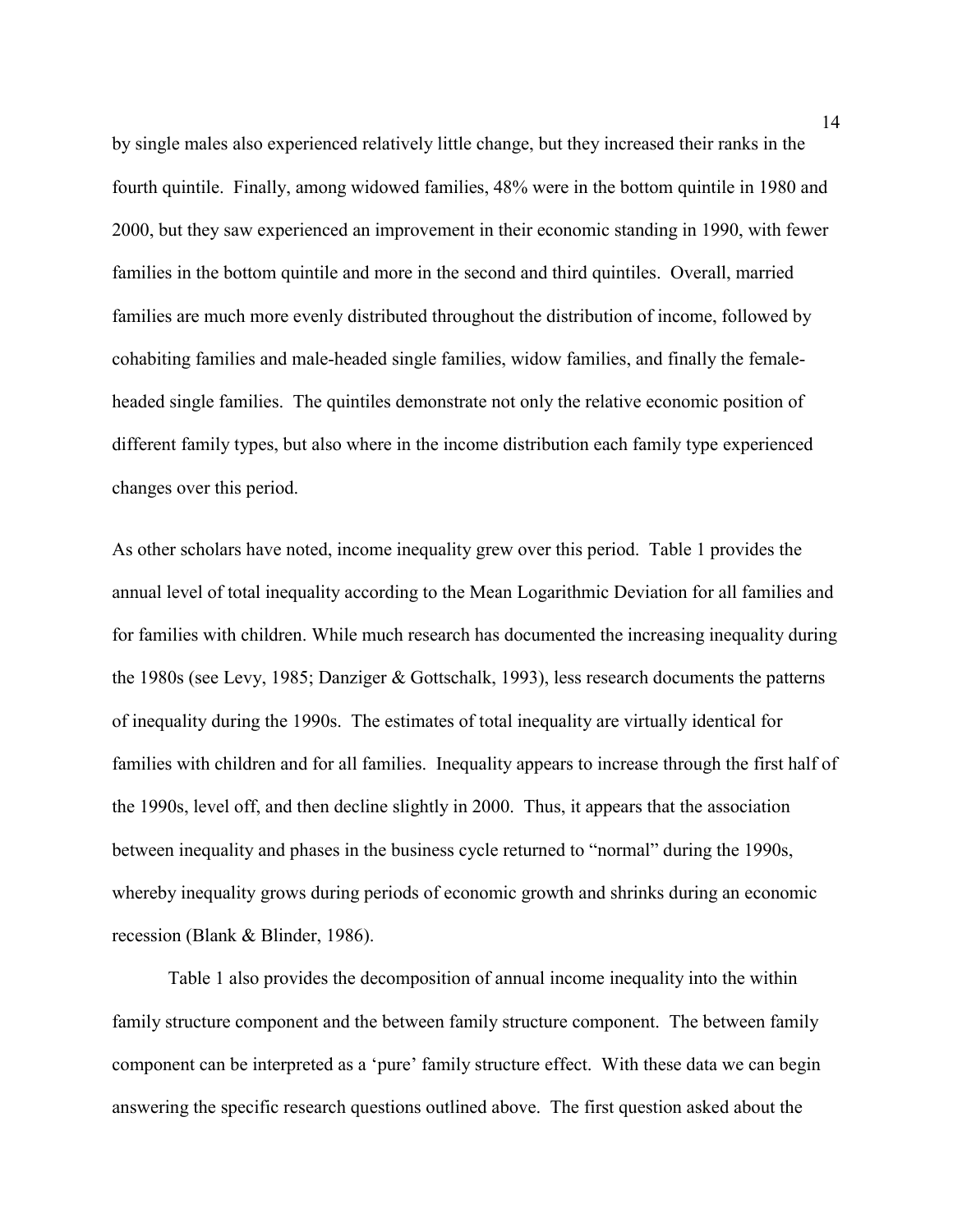relative contribution of between-group inequality for overall inequality. In Table 1, we see that most of the variation in inequality is within family structure types. For example, in 2000, the within family structure component accounts for 83% of the total inequality among families with children and it accounts for 88% among all families. Given that the families with children share one common characteristic, having children in the home, they probably have other characteristics in common as well, especially the ages of the family head and their spouse. Therefore, it is reasonable that the within family component is reduced among families with children relative to all families.

Over time the proportion of inequality explained by a family structure "effect" grew during the 1980s and then leveled off. For both samples of families, the between family structure component increased between 1976 and 1986. Then after 1986, the between family structure component remained relatively constant until 1996, when it began to decline. This decline was more dramatic for families with children, such that by the year 2000 the proportion due to between family structure differences was only slightly higher than the proportion in 1976. For all families, the decline after 1996 did not fully offset the increases in stratification between family structures over this period. Therefore, between 1976 and 1986, family structure types became increasingly stratified by income and remained so until 1996. This pattern of increased between-group inequality for family structure during the 1980s is in contrast to what we know about other within- and between-group changes in inequality. For other group comparisons, for example by age, educational attainment, or ethnicity, income inequality within groups increased during the 1980s (Levy, 1985). In addition, the reversal in the trend for the between family structure component is interesting. Aggregate income inequality declined in the late 1990s and, as a proportion of total inequality, inequality between family structure types declined more than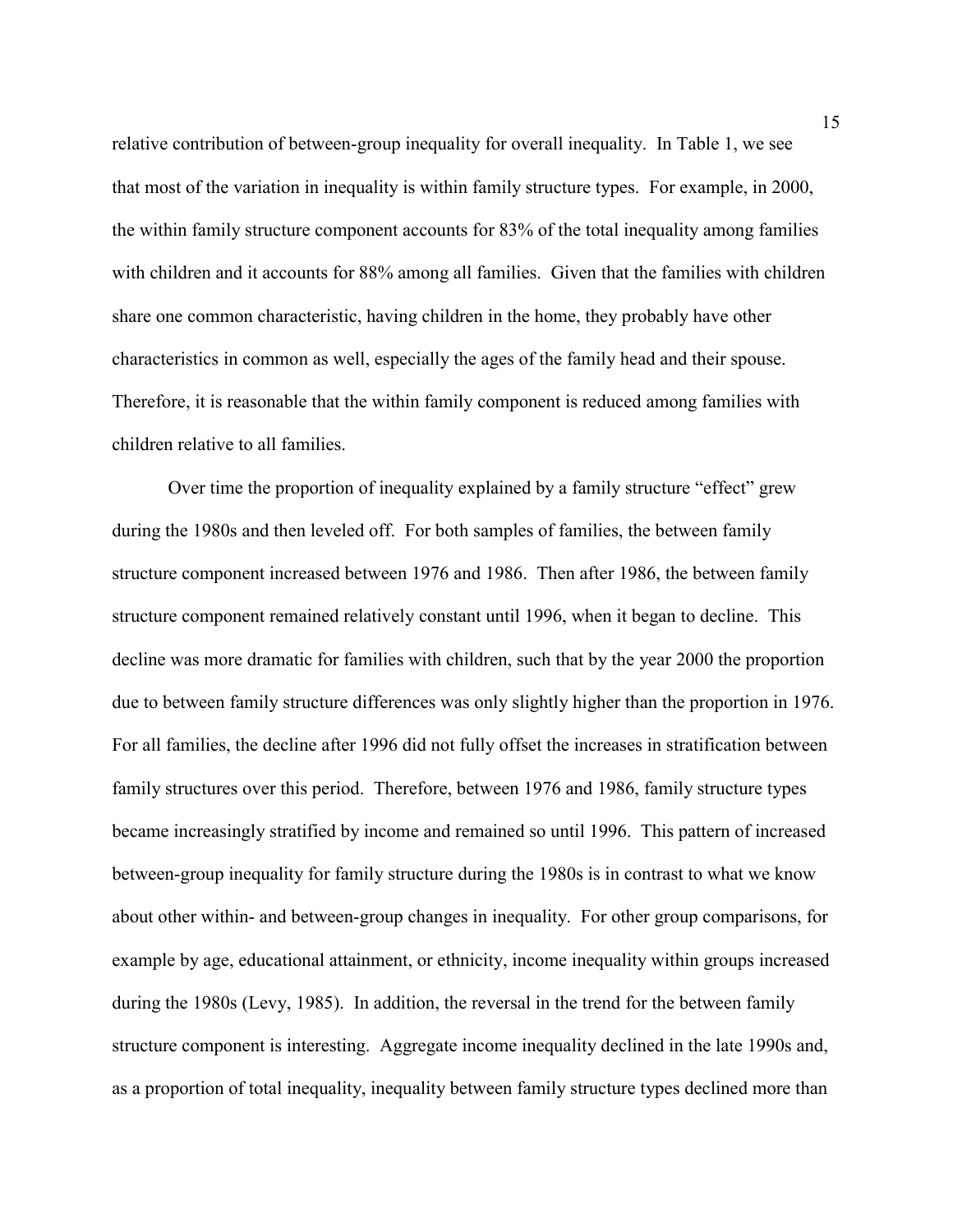did the inequality within family structure types.

Figures 4 and 5 display the Mean Logarithmic Deviation specific to each family structure type across time. To reduce needless fluctuations in the graph, the inequality measures shown are rolling three-year averages, centered around the year in question. Figure 4 displays the inequality indices for families with children and Figure 5 displays the inequality indices for all families.

To better understand the aggregate trends in within group inequality, it is helpful to know the relative ranking of different family structures across this period. Among families with children, married couple families display the lowest inequality throughout this period, especially relative to all single parent families. Cohabiting families display the next lowest levels of inequality, followed by male single parent families and widowed families. Finally, families headed by single women have the highest levels of within group inequality. Therefore, the demographic increase in the number of single female-headed families, and especially those headed by never married women, was a shift toward families with the greatest group inequality, but the increase in cohabiting families was a shift toward families with relatively low group inequality. These demographic changes could offset each other in the changes in aggregate inequality.

All family structures experienced an increase in inequality between 1976 and 2000, but this growth was not consistent across time or family type. The growth in inequality was dramatic and relatively early for families in cohabiting unions, male-headed single parent families, and widowed families, but then, during the mid-1980s, their within group inequality indices leveled off. The rate of growth in inequality was more gradual for the married families and the single parent families-headed by women. Inequality for female-headed families leveled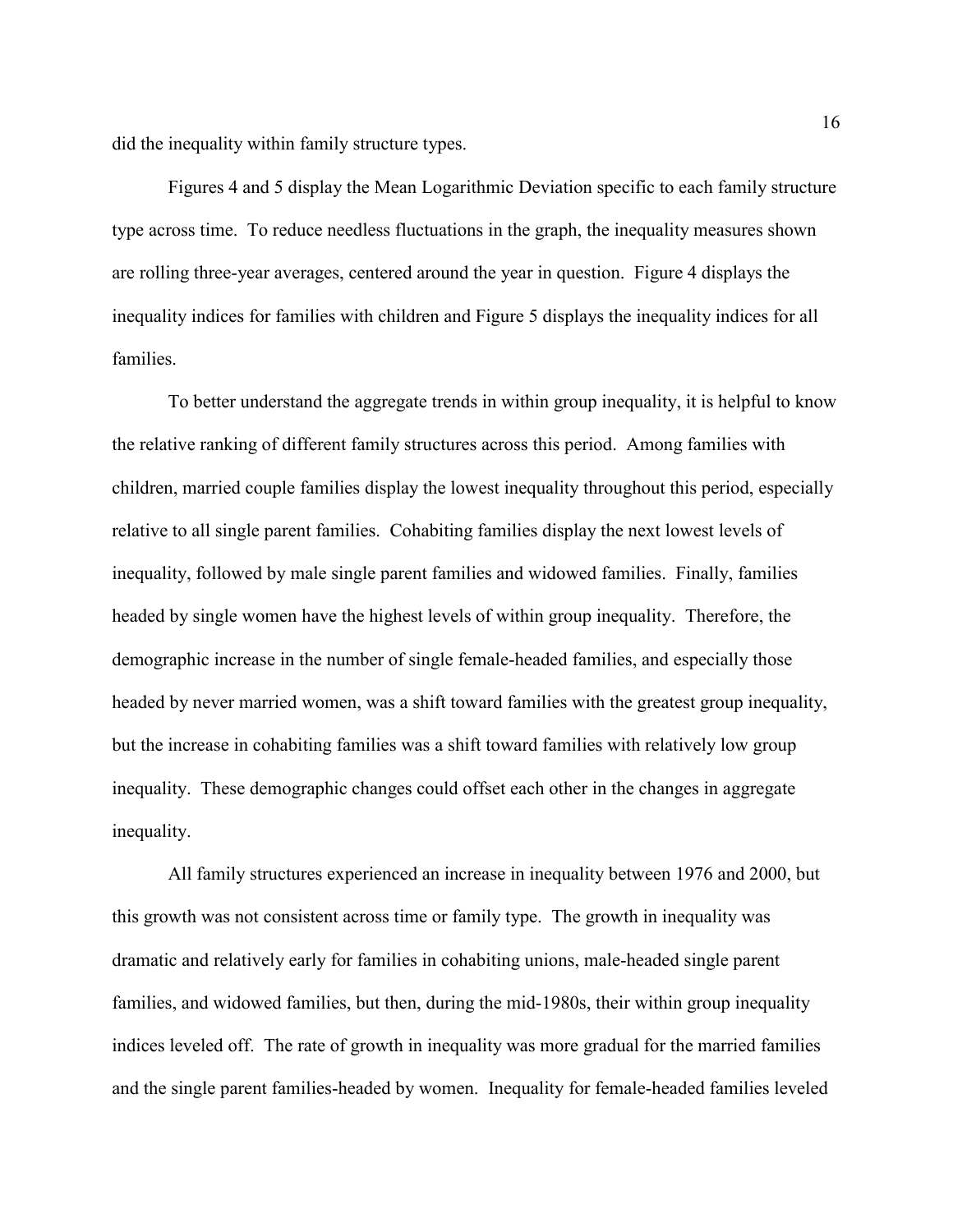off during the mid-1980s, while inequality continued to increase for married families until the mid-1990s.

The relative rankings in inequality are similar for all families, as shown in Figure 5. One noticeable difference, however, is the higher level of inequality among families headed by nevermarried women throughout this period. Also, inequality among cohabiting unions and malesingle headed families is greater among all families, while inequality among widows is lower. The differences between Figures 4 and 5 indicate that single parent and cohabiting families without children have higher incomes than their parenting peers. For widows, however, the incomes of those without children are not substantially greater than the incomes for those with children.

On the surface, it is confusing that female-headed single parent families have the highest within group income inequality and yet have the largest proportion of families at the bottom of the income distribution. This apparent discontinuity can be reconciled, however, by recognizing that inequality measures not only account for income variation, but also income concentration. For each family type, families at top of the income distribution control a larger share of the group's income than their population share. Among the female-headed families, those at the top control an even larger proportion of the group's total income. For example, whether one examines all families or families with children, the top 10% of married couple families in 2000 control 20% of the group's total income. The equivalent percentages in 2000 for the top 10% of female-headed divorced/separated families and never married families are 25% and 31%, respectively. Because so many female-headed single parent families have very low incomes, the bottom of the income distribution controls a smaller percentage of the group's total income. For example, the bottom half of married families control approximately 26% of the group's total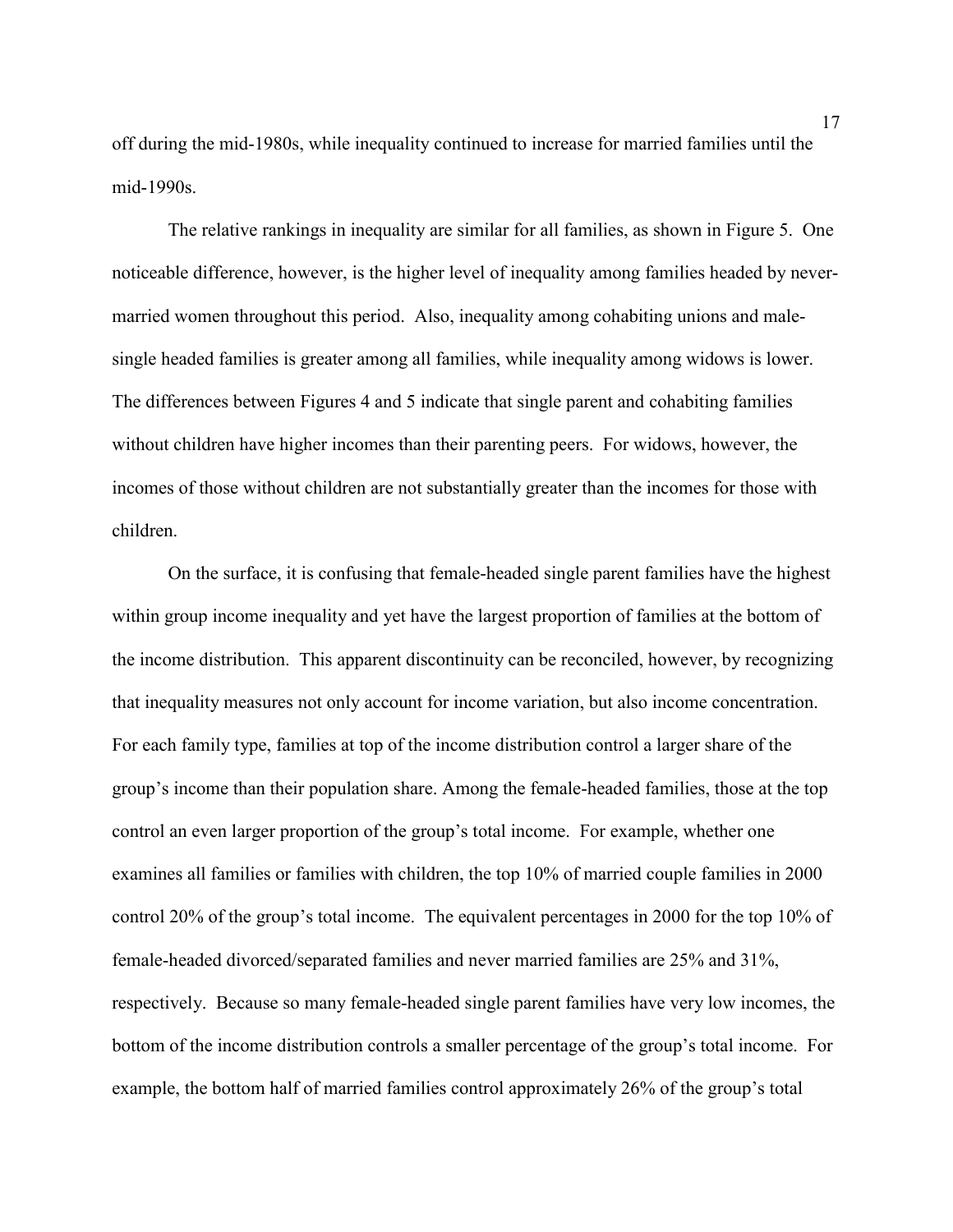income, but the bottom half of female never married families only control 16% of the group's total income. Therefore, the greater concentration of single female-headed families at the bottom of the income distribution actually contributes to a higher within group inequality.

Turning now to our final research question  $-$  whether changes in family structure have led to changes in aggregate inequality, I calculate annual decompositions of the changes in income inequality. Table 2 presents the sum of the annual components in five-year segments and for the full period. Recall that the changes in income inequality can be parsed into four components, change that can be accounted for by changes in (1) within family structure inequalities [term *A*], (2) population shares [terms *B* and *C*], and (3) mean incomes for family structure groups [term *D*]. Table 2 reports the percentage change due to each of these factors and answers the third research question.

 Changes in the demography of families did increase income inequality during the last twenty-four years of the twentieth century, but these changes are not the primary explanation for changes in inequality. Instead, changes in the within-group component [term *A*] accounts for most of the changes in total inequality. The terms *B* and *C* are in the expected direction, but they are small in magnitude for both samples of families. This is especially true during the periods of rapidly increasing inequality, 1976-1980 and 1981-1985. Between 1986 and 1995, however, the relative contribution of changes in population shares increased to explaining about half of the percent change in total inequality. Over the full period, changes in family structure account for 41% of the changes in inequality among families with children and 37% of the changes in inequality among all families. The greater role of family structure change for families with children reflects the fact that the changes in family structure have been more dramatic over this period among families with children than for all families.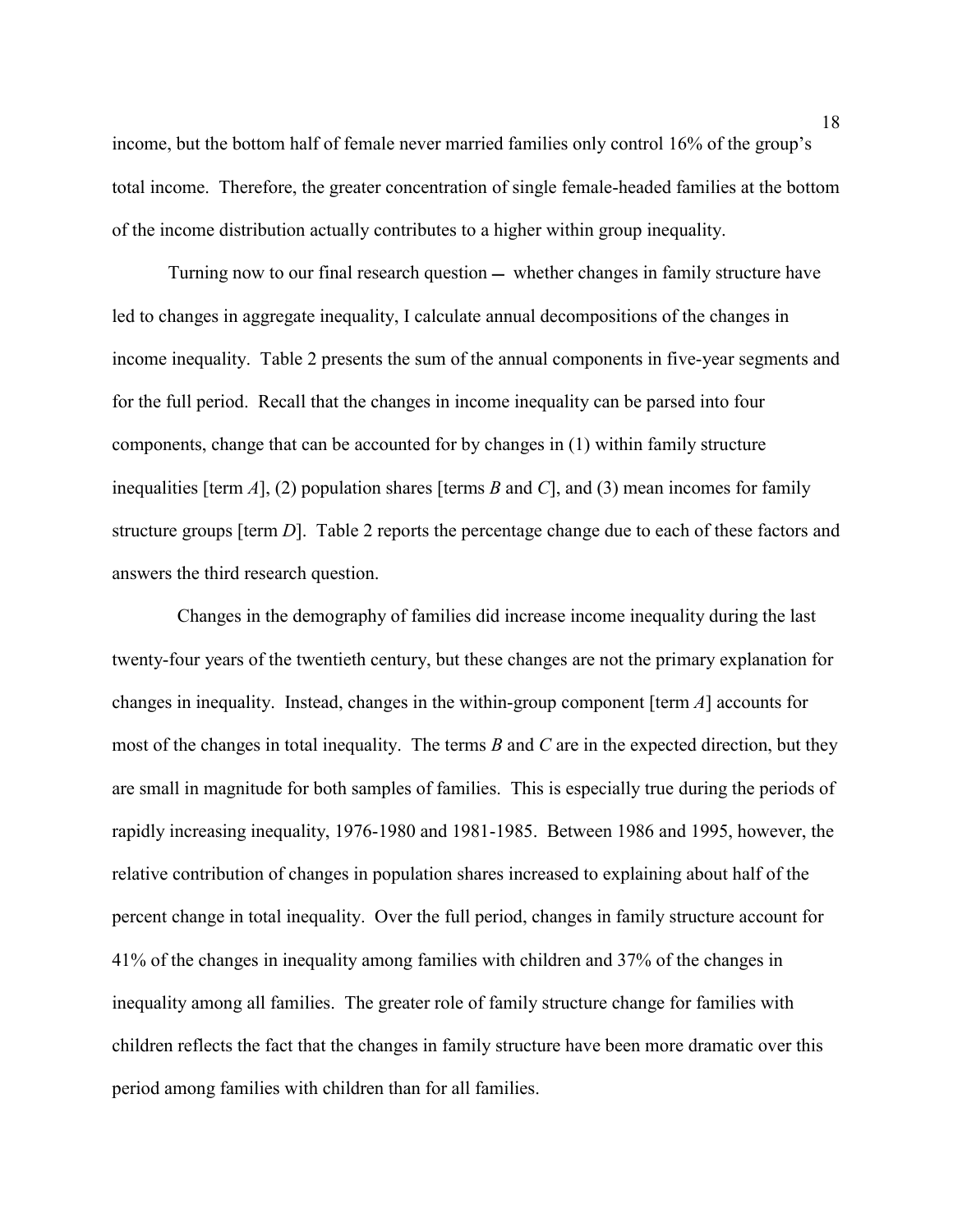Interestingly, changes in the mean incomes of family structure groups is actually equalizing among families with children for most periods. The exception is for 1981-1985, the period experiencing dramatic increases in income inequality. Among all families, however, changes in mean incomes both increase and decrease income inequality over this period, depending on the period in question.

Finally, the declines in inequality documented between 1995 and 2000 can be explained by two factors – changes in the groups' mean incomes and by a decline in within-group inequality. Shifts in the population shares across family structure types had no effect on the decline in aggregate inequality.

In summary, married couple families are more evenly dispersed throughout the income distribution than are single parent and cohabiting families. Single female-headed families remain concentrated in the bottom of the income distribution, despite improvements over time. Second, there is more within group inequality in income than between group inequality, but the proportion of inequality due to between group differences increased between 1977 and 1986. The trends in income inequality for families with children generally reflect the trends in inequality for married couple families given their larger population size, but inequality within other family structure types is greater than the inequality observed for married couple families. Finally, income inequality would be lower today if families were distributed across family structure types as they were in the late 1970s. Changes in family structure increased inequality, especially between 1986 and 1995, but these demographic changes are not the primary factor to explain changes in aggregate inequality.

#### **DISCUSSION**

The concentration of female-headed families at the bottom of the income distribution is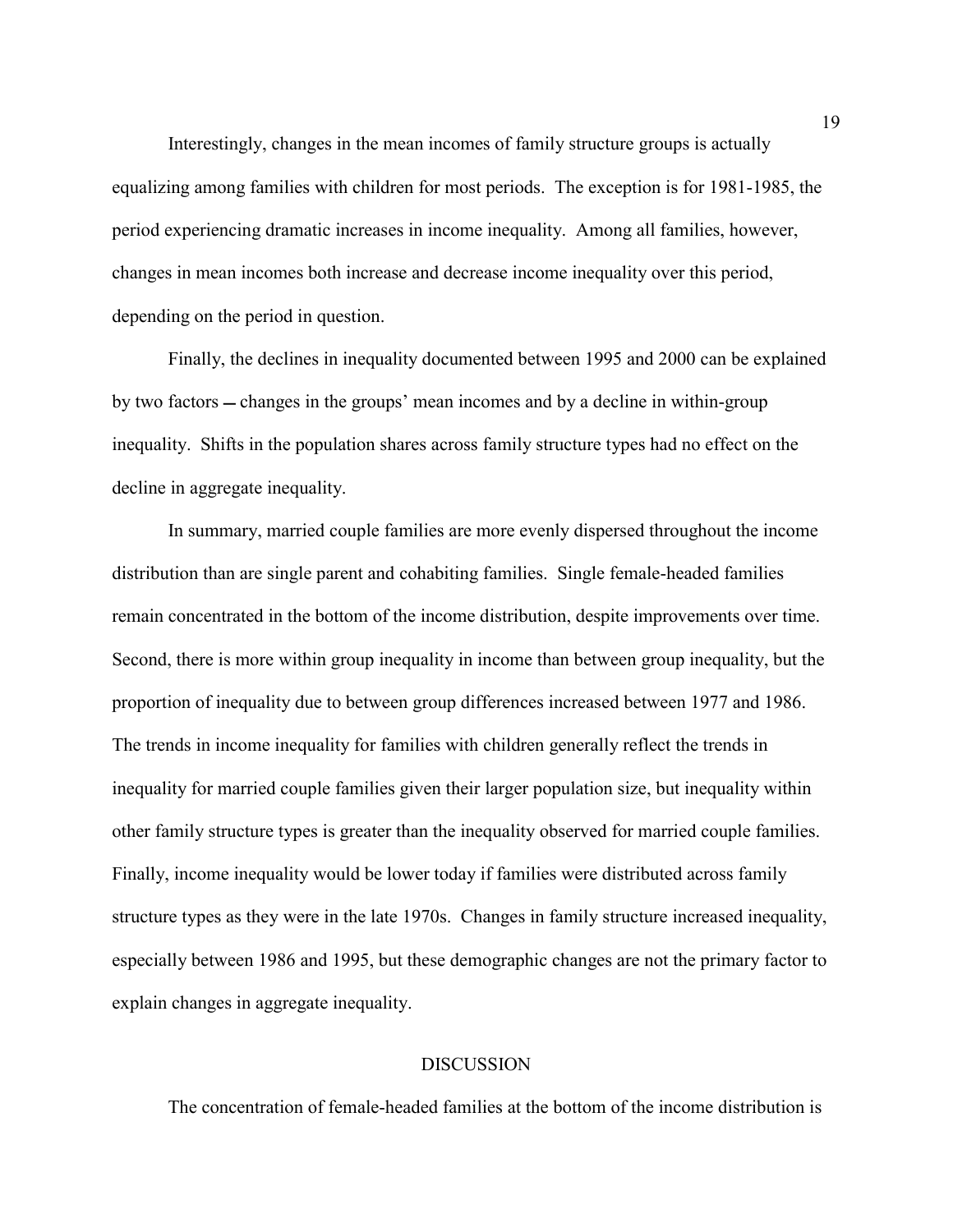troubling. And while they remain so concentrated over this period, a declining proportion of married families occupy the lowest tiers of the income distribution. By 2000, a majority of married couple families have greater resources than the majority of female-headed families, but approximately 17% of married couple families have incomes (adjusted for needs) as low as 74% of female-headed never married families and 50% of female-headed divorced families. While the percentage of married couple families in the bottom quintile is small (17%), this percentage equates to approximately 3.1 million families. The number of married families in the bottom quintile is actually greater than the number of female-headed never married families (2.7 million) and the number of female-headed divorced/separated families (2.1 million) in the bottom quintile. While a majority of married couple families have incomes greater than a majority of female-headed never-married families, the variation in income is so great among married couple families and their population numbers so large that many married couple families are no better off than the single parent families. Therefore, marriage alone doesn't provide a sufficient safety net for some families. Recent policy proposals to reduce welfare caseloads and poverty seek to encourage marriage among poor single parents and prospective parents, but these proposals overlook the significant number of married couple families who have similarly low incomes. Marriage alone does not guarantee relief from economic hardship.

Within family structure inequality is significantly greater than inequality between family structure groups, but the proportion of total income inequality due to between group differences has increased between 1977 and 1986. Therefore, families structure types became increasingly stratified by income until 1986, just as Treas and Walther (1978) observed for the 1952-1974 period. Throughout the last twenty-three years, married couple families have had lower income inequality than all single parent families. Declines in the proportion of married couple families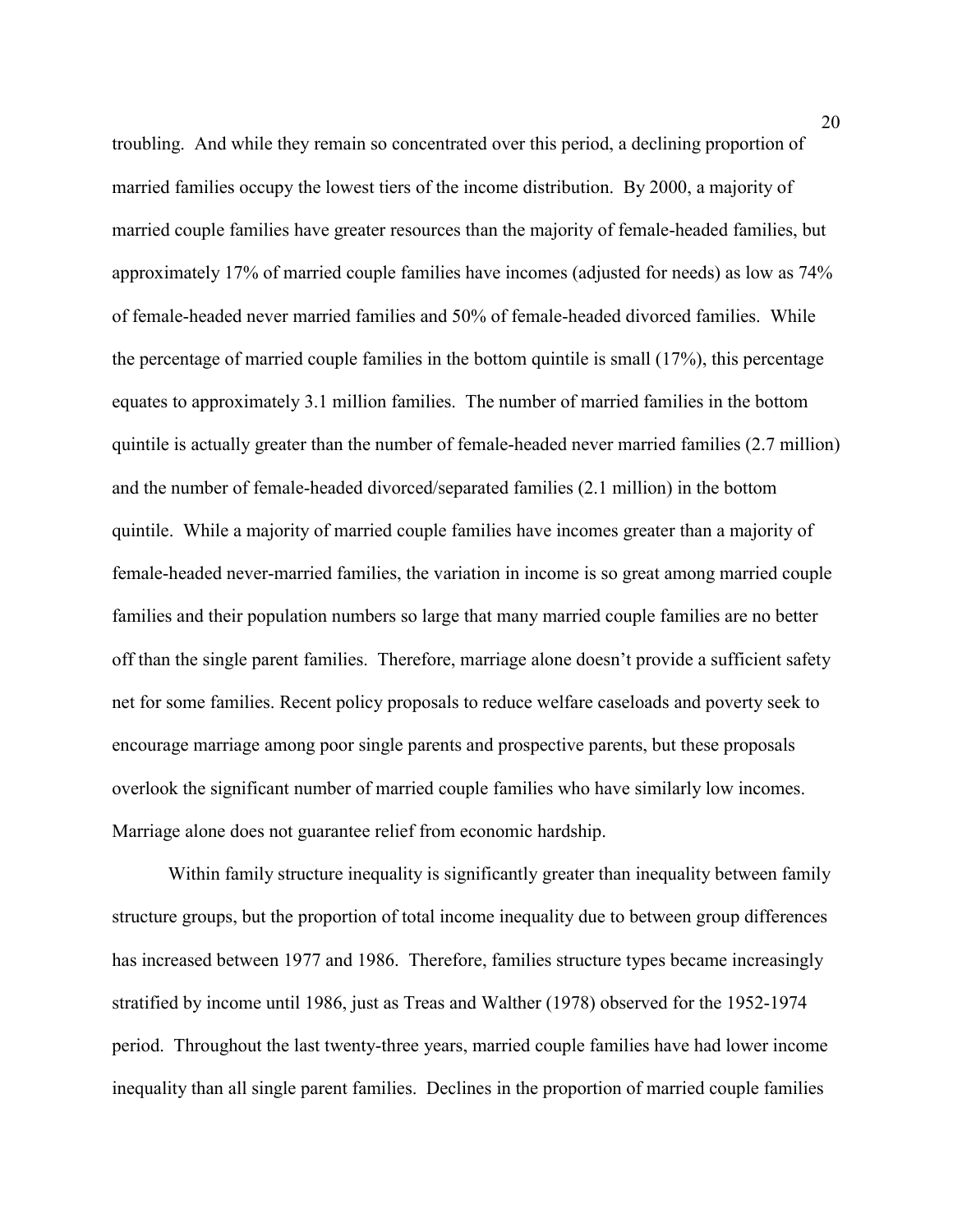has led to increased income inequality, but these changes cannot explain most of the changes in aggregate inequality.

By analyzing family income distributions and inequality measures, one develops a better understanding of the trends in total family income inequality. Given the continued numerical dominance of married couple families, trends in total family income inequality generally track the patterns for this group. The experiences of single parent families and cohabiting families are different, however. With projected population increases in the number of single parent and cohabiting families, population-level measures of income inequality among families will increasingly reflect the experiences of these nontraditional family types. Therefore, due to demographic changes alone, total income inequality is likely to increase over the next few years if the growth in female-headed single parent families outpaces the growth in cohabiting families.

There is an important caveat to note. The present research combines members of all racial and ethnic groups in the analysis due to the small sample sizes in the CPS, especially once minority groups are broken into different family structure types. Given the dominance of non-Hispanic Whites in the U.S. population, the patterns of inequality and income variation described here primarily reflect their experiences. As the American population becomes increasingly diverse, income inequality among families will increasingly reflect the inequality patterns of minority groups. To better understand differences in inequality by family structure and racial and ethnic membership, future research could utilize data from decennial censuses and conduct similar analyses as those presented here.

Setting aside this caveat, the present research has contributed to our understanding of how demographic behavior contributes to income inequality. The research extends the analysis originally conducted by Treas and Walther (1978) to the modern era. Together, the two studies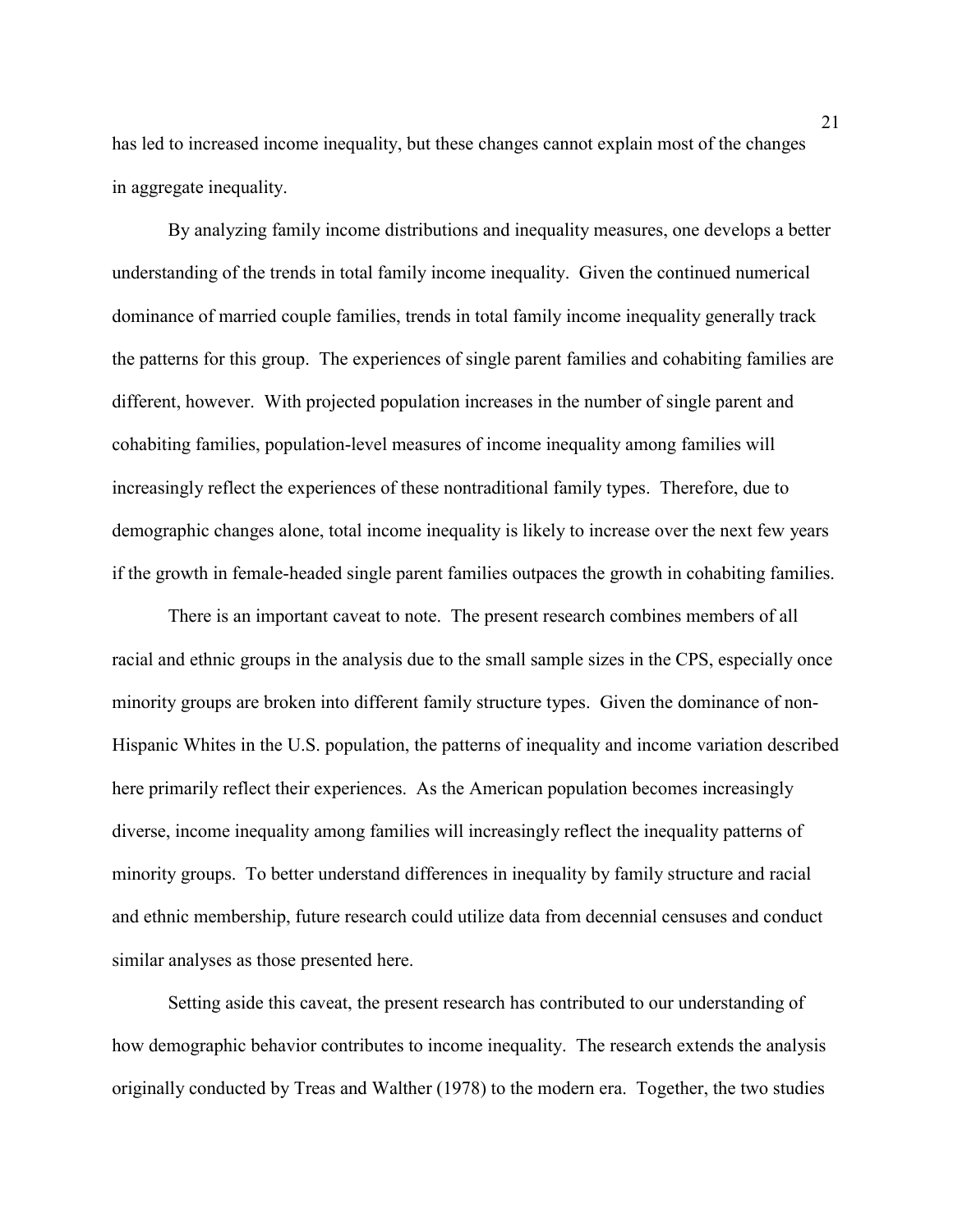indicate that family structure types were more stratified by income at the end of the  $20<sup>th</sup>$ century than they were fifty years earlier.

It is important to note, however, that the steady increase in proportion of aggregate inequality due to inequality between family types slowed and reversed at the end of the  $20<sup>th</sup>$ century. Only time will tell whether this reversal is permanent or just a temporary fluctuation, but if this marks a real transition, then it is an important one. It implies that family structure types are becoming less differentiated by income or, to put it differently, nontraditional family formation patterns are becoming more common at higher levels of income. This is reasonable given the continued growth of nontraditional family forms. For these families to continually increase, then they have to "recruit" from persons from higher incomes. In the near future, it is doubtful that the median incomes of single parent families will become as high as the median incomes of married couple families, but the overlap of their incomes will increase if the level of between-group inequality continues to decline.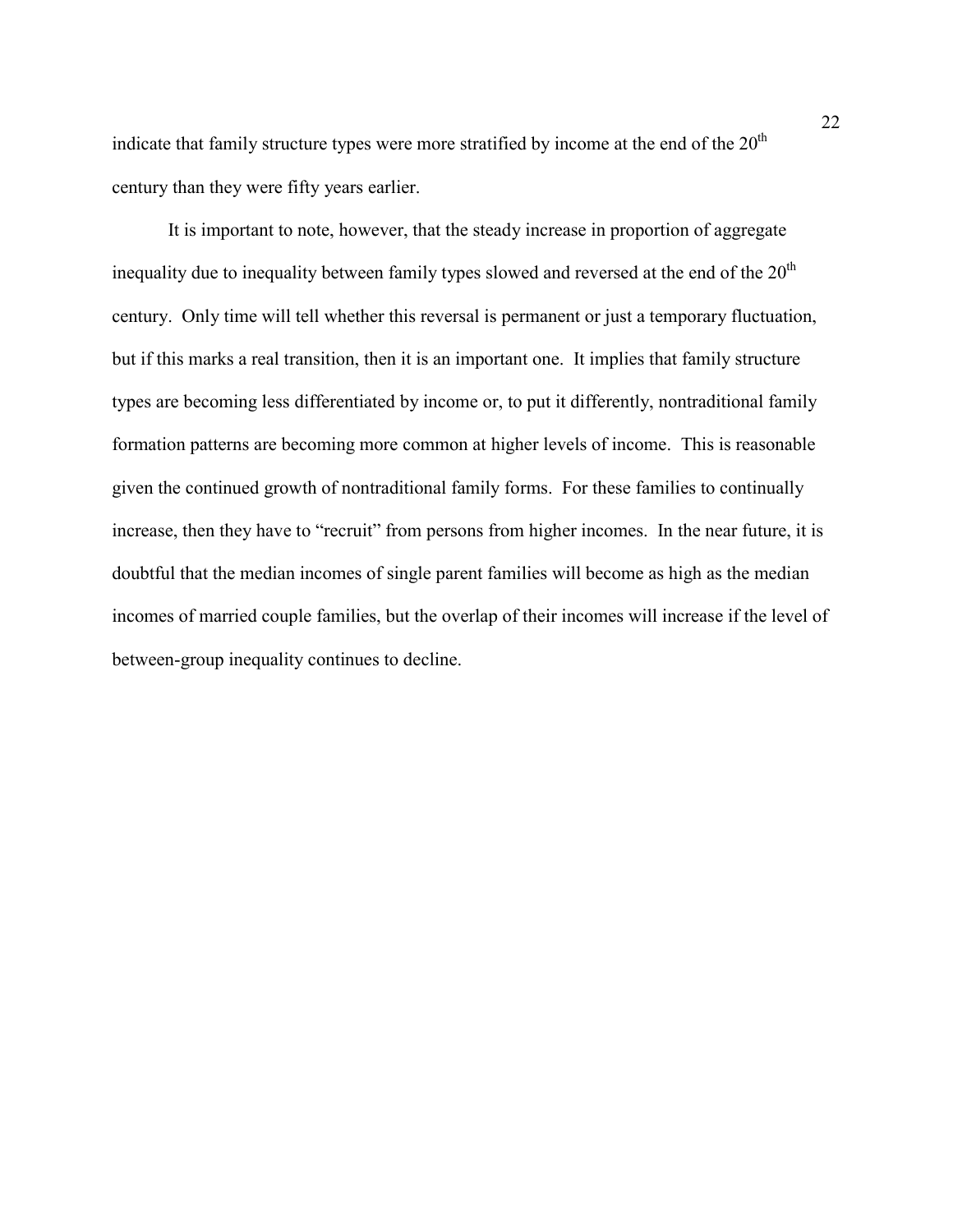- Bourguignon, Francois. 1979. Decomposable income inequality measures. *Econometrica*, 47 (4): 901-920.
- Cancian, Maria and Deborah Reed. 1999. "The Impact of Wives' Earnings on Income Inequality: Issues and Estimates." *Demography*, 36: 173-184.

. 1998. "Assessing the Effects of Wives' Earnings on Family Income Inequality." *The Review of Economics and Statistics*, 80: 73-79.

- Casper, Lynne M. and Philip N. Cohen. 2000. "How Does Adjusted POSSLQ Measure Up? Historical Estimates of Cohabitation." *Demography*, 37, 2: 237-245.
- Cherlin, Andrew J. 1992. *Marriage, divorce, remarriage*. Cambridge, MA: Harvard University Press.
- Chevan, Albert and Randall Stokes. 2000. "Growth in Family Income Inequality, 1970-1990: Industrial Restructuring and Demographic Change." *Demography*, 37: 3: 365-380.
- Coulter, Philip B. 1989. *Measuring Inequality: Methodological Handbook*. Boulder, CO: Westview Press.
- Danziger, Sheldon H. and Peter Gottschalk. 1993. "Introduction." Pp. 3-17 in Danziger, S. and P. Gottschalk (eds.), *Uneven Tides: Rising Inequality in America*. New York: Russell Sage Foundation.
- Danziger, Sheldon H. and Daniel H. Weinberg. 1994. "The Historical Record: Trends in Family Income, Inequality, and Poverty." Pp. 18-50 in Danziger, S.H., G.D. Sandefur, and D.H. Weinberg (eds.), *Confronting Poverty: Prescriptions for Change*. New York: Russell Sage Foundation.
- Eggebeen, David J. and Daniel T. Lichter. 1991. "Race, Family Structure, and Changing Poverty among American Children." *American Sociological Review*, 56: 801-817.
- Eggebeen, David J., Anastasia R. Synder, and Wendy D. Manning. 1996. "Children in Single-Father Families in Demographic Perspective." *Journal of Family Issues*, 17: 4(July): 441-465.
- Fields, Jason and Lynne M. Casper. 2001. America's families and living arrangements: March 2000. Current Population Reports, P20-537. Washington, D.C.: U.S. Census Bureau. (Table FM-3 accessed on May 31, 2003 from http://www.census.gov/population/www/socdemo/hh-fam.html; Table released June 29, 2001).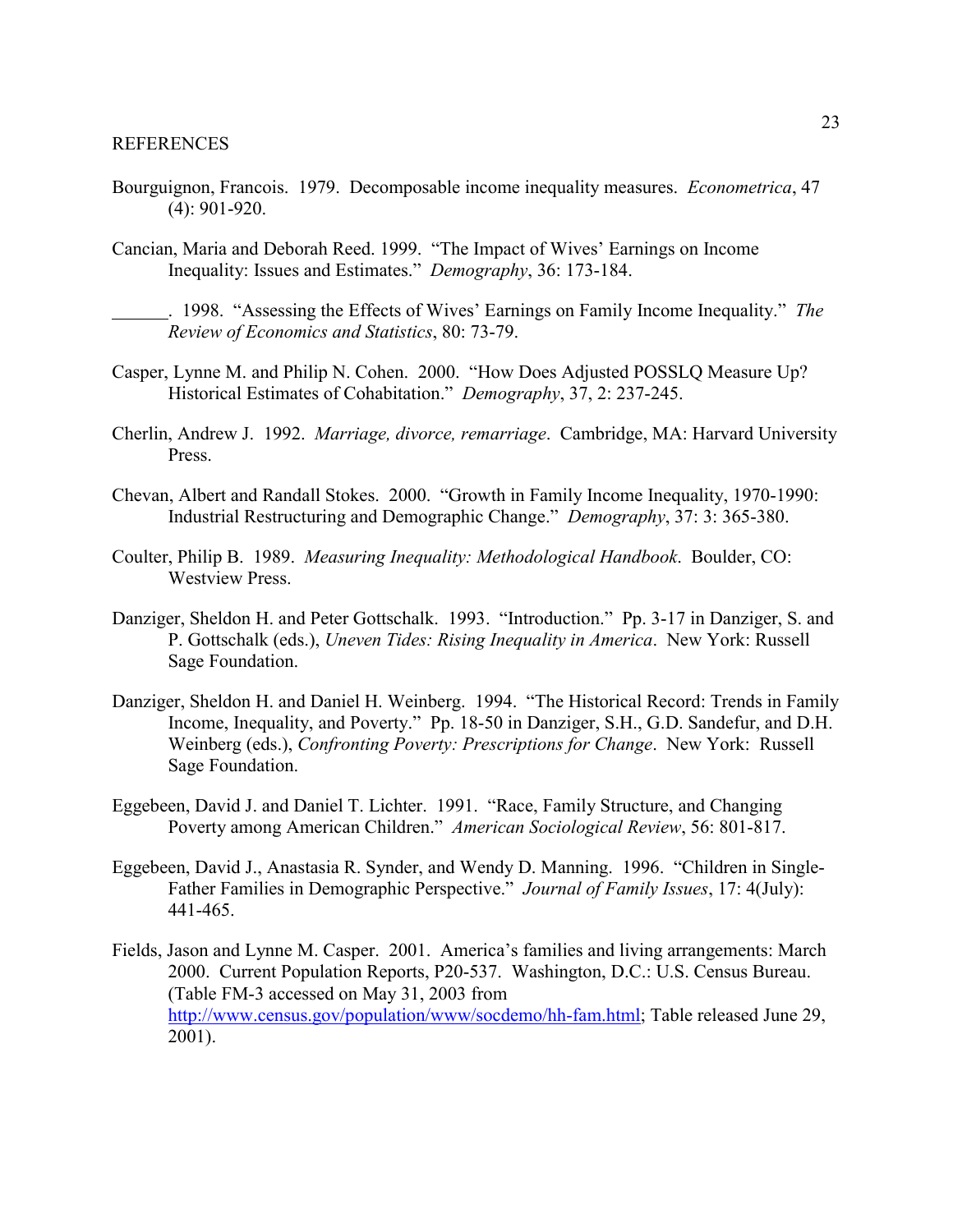- Freeman, Richard B. 1993. "How Much Has De-Unionization Contributed to the Rise in Male Earnings Inequality?" Pp. 133-163 in Danziger, S. and P. Gottschalk (eds.), *Uneven Tides: Rising Inequality in America*. New York: Russell Sage Foundation.
- Gottshalk, Peter and Sheldon Danziger. 1993. "Family Structure, Family Size, and Family Income: Accounting for Changes in the Economic Well-Being of Children, 1968-1986." Pp. 167-193 in Danziger, S. and P. Gottschalk (eds.), *Uneven Tides: Rising Inequality in America*. New York: Russell Sage Foundation.
- Gramlich, Edward M., Richard Kasten, and Frank Sammartino. 1993. "Growing Inequality in the 1980s: The Role of Federal Taxes and Cash Transfers." Pp. 225-249 in Danziger, S. and P. Gottschalk (eds.), *Uneven Tides: Rising Inequality in America*. New York: Russell Sage Foundation.
- Hout, Michael. 1982. The association between husbands' and wives' occupations in two-earner families. American Journal of Sociology, 88 (2): 397-409.
- Jenkins, Stephen P. "Accounting for Inequality Trends: Decomposition Analyses for the UK, 1971-86." *Economica* 62: 29-63.
- Karoly, Lynn A. 1993. "The Trend in Inequality Among Families, Individuals, and Workers in the United States: A Twenty-five Year Perspective." Pp. 19-97 in Danziger, S. and P. Gottschalk (eds.), *Uneven Tides: Rising Inequality in America*. New York: Russell Sage Foundation.
- Levy, Frank. 1987. *Dollars and Dreams: The Changing American Income Distribution*. New York: Russell Sage Foundation.
- .1995. "Incomes and Income Inequality." Pp. 1-57 in Farley, R. (ed.), *State of the Union: America in the 1990s; Volume One: Economic Trends*. New York: Russell Sage Foundation.
- Lillard, Lee, James P. Smith, and Finis Welch. 1986. "What Do We Really Know about Wages? The Importance of Nonreporting and Census Imputation." *The Journal of Political Economy*, 94(3): 489-506.
- Mare, Robert D. 1991. Five decades of educational assortative mating. *American Sociological Review*, 56: 15-32.

- Mookherjee, Dilip and Anthony Shorrocks. 1982. "A Decomposition Analysis of the Trend in UK Income Inequality." *The Economic Journal*, 92: 886-902.
- Morris, Martina and Bruce Western. 1999. "Inequality in earnings at the close of the Twentieth Century." *Annual Review of Sociology*, 25: 623-657.

<sup>. 2003.</sup> personal communication in Tokyo, Japan RC28 Conference, March.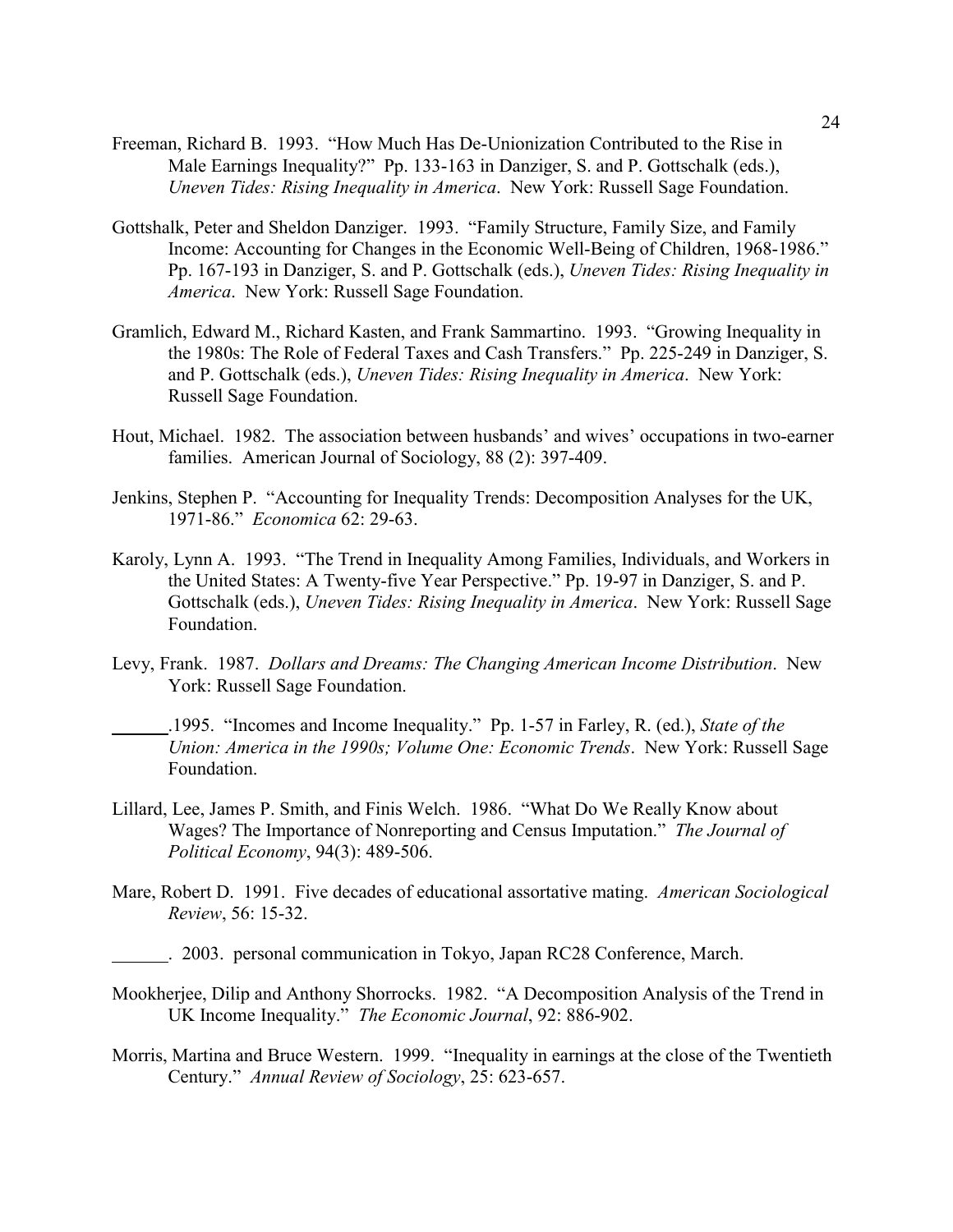- Ryscavage, Paul, Gordon Green, and Edward Welniak. 1992. "The Impact of Demographic, Social, and Economic Change on the Distribution of Income." Pp. 11-30 in *Studies in the Distribution of Income*, U.S. Department of Commerce, Bureau of the Census, Current Population Reports, Series P-60, No. 183.
- Shorrocks, A.F. 1984. "Inequality Decomposition by Population Subgroups." *Econometrica*  52: 6: 1369-1385.
	- . 1980. "The Class of Additively Decomposable Inequality Measures." *Econometrica* 48: 3: 613-625.
- Stewart, Kenneth J. and Stephen B. Reed. 1999. "Consumer Price Index research series using current methods, 1978-98." *Monthly Labor Review*, June: 29-38.
- Treas, Judith and Robin Jane Walther. 1978. "Family Structure and the Distribution of Family Income." *Social Forces* 56: 3: 866-880.
- U.S. Bureau of the Census. 1998. *Measuring 50 Years of Economic Change Using the March Current Population Survey*, Current Population Reports, P60-203. Washington, D.C.: U.S. Government Printing Office.
	- . 2002. *Income 2000*. Revised August 22. <http://www.census.gov/hhes/income/income00/cpiurs.html>.
- Wojtkiewicz, Roger A., Sara S. McLanahan, and Irwin Garfinkel. 1990. "The Growth of Families Headed by Women: 1950-1980." *Demography*, 27: 1(February): 19-30.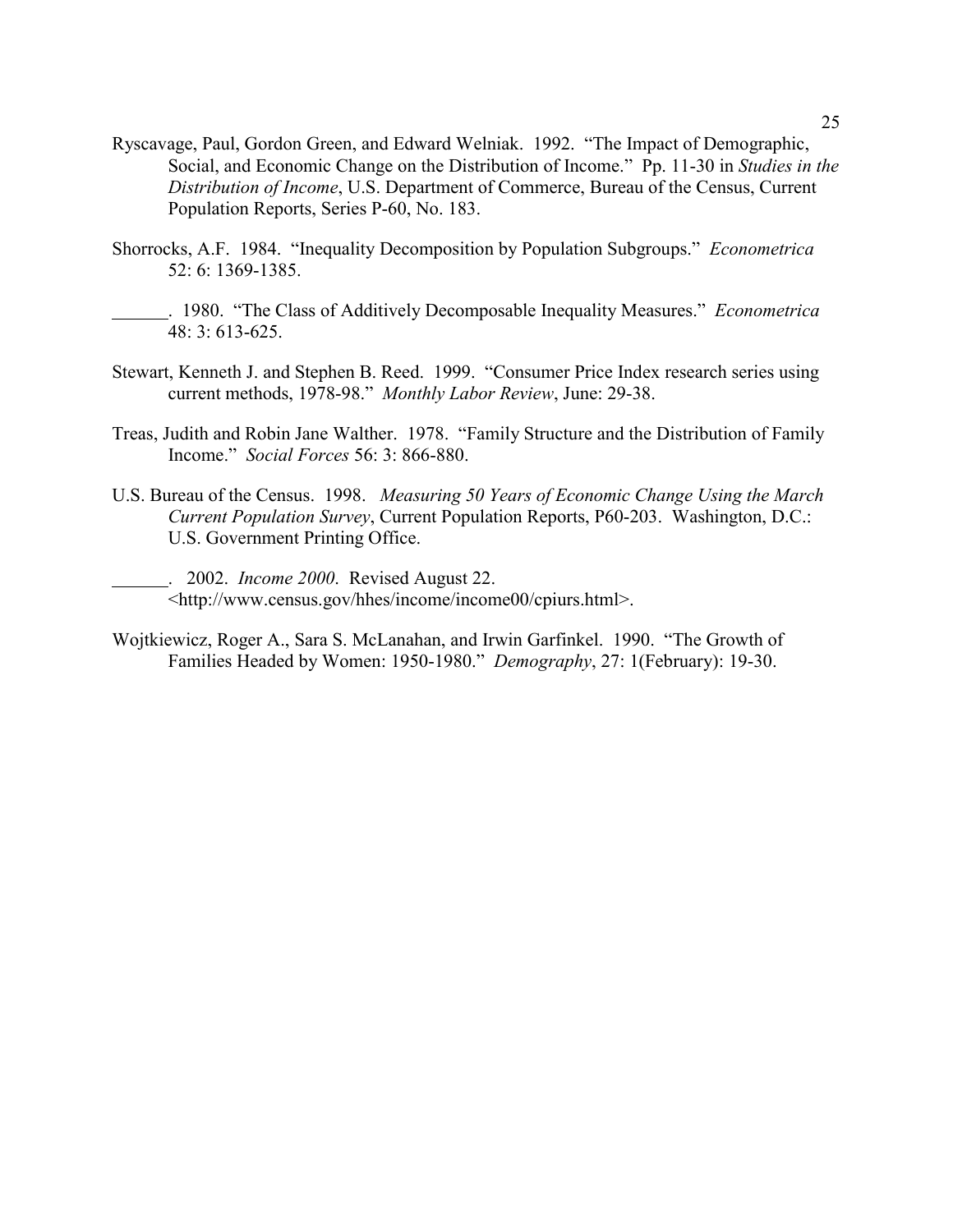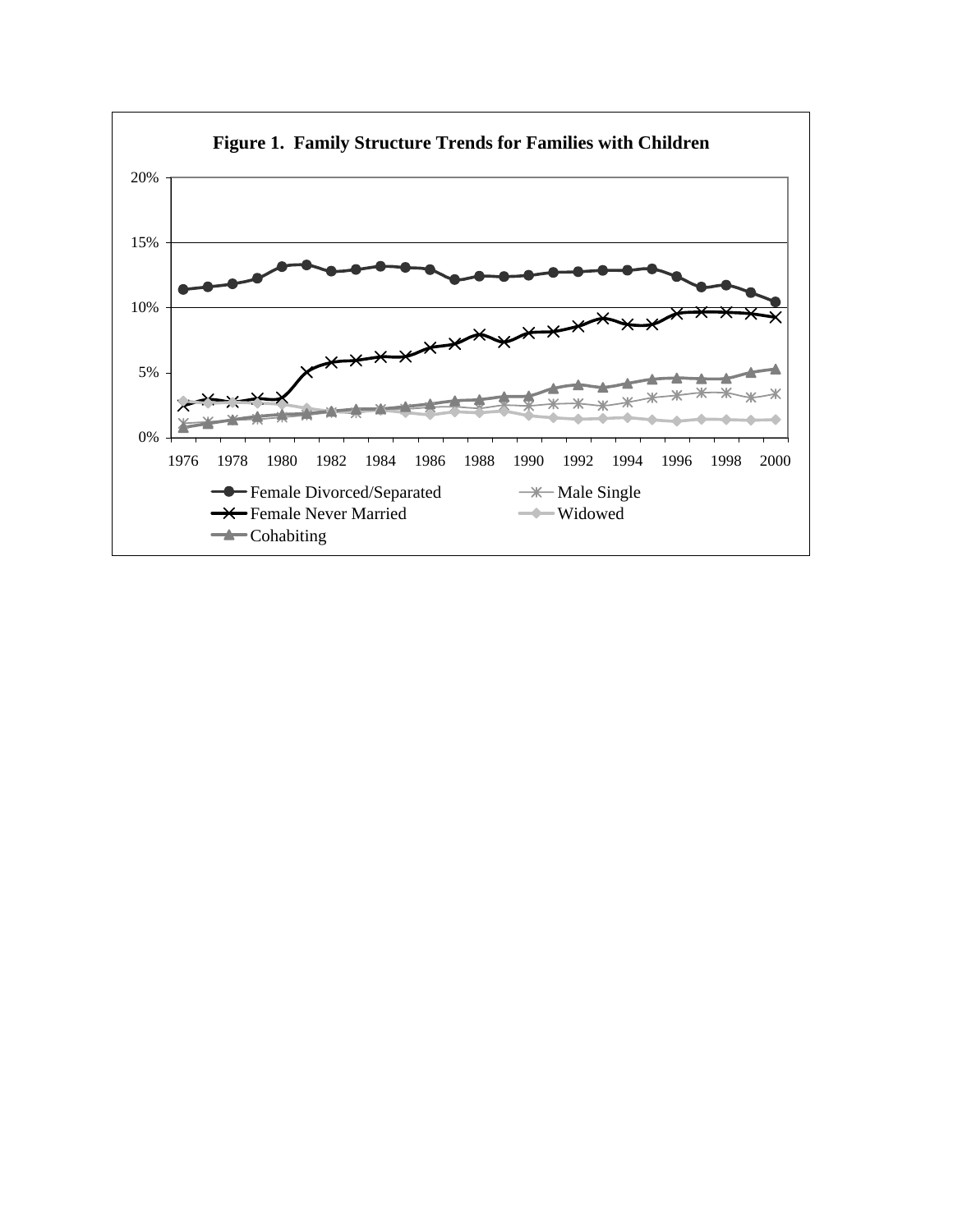

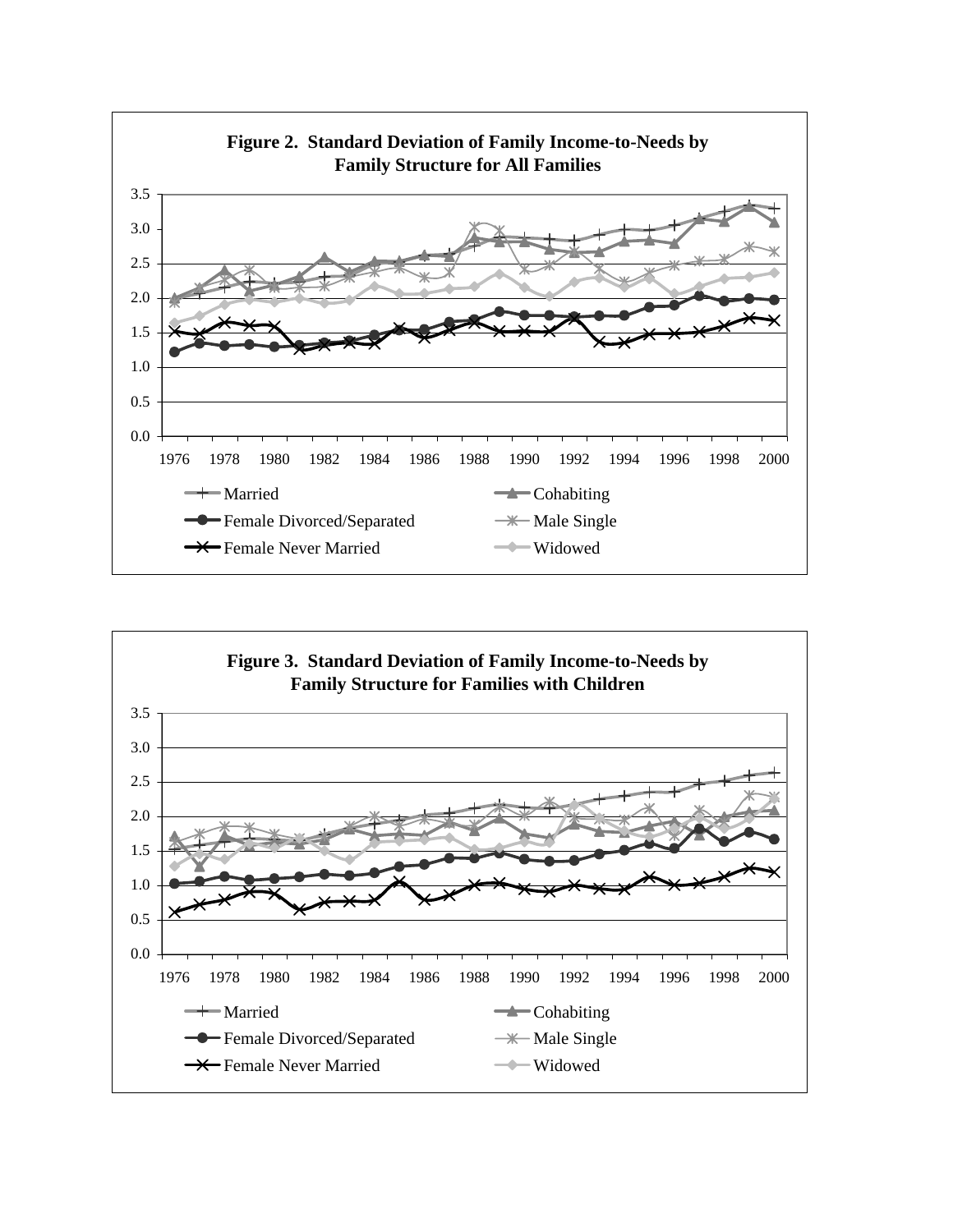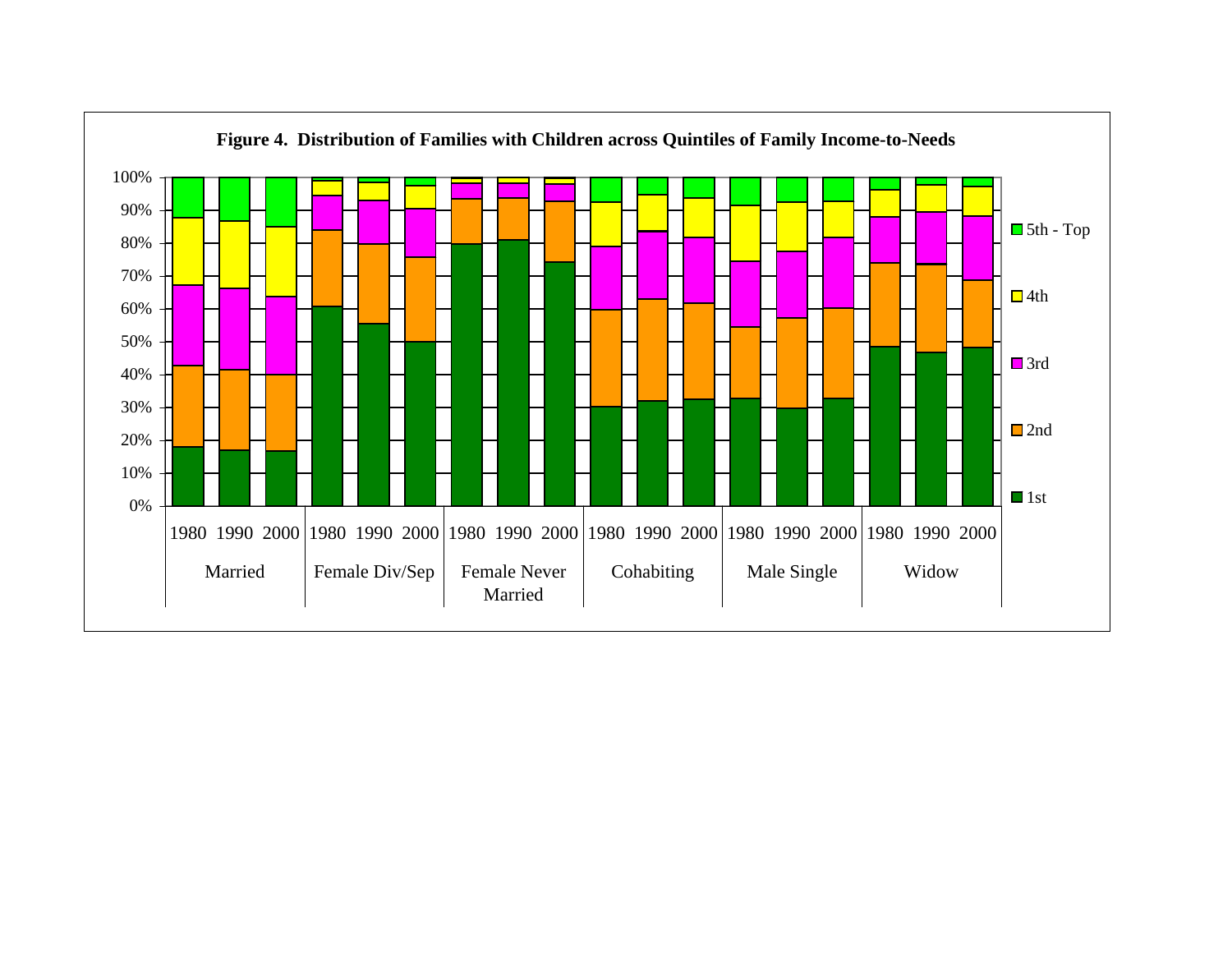|      |                         | Families with Children |        |                            |      | <b>All Families</b>     |                  |      |                  |      |  |
|------|-------------------------|------------------------|--------|----------------------------|------|-------------------------|------------------|------|------------------|------|--|
|      | Total                   | Within                 |        | Between                    |      | Total                   | Within           |      | <b>Between</b>   |      |  |
|      | Inequality              | family structure       |        | family structure           |      | Inequality              | family structure |      | family structure |      |  |
| Year | $I_0 = I_{0W} + I_{0B}$ | $I_{0W}$               | $\%$   | $\mathbf{I}_{0\mathrm{B}}$ | $\%$ | $I_0 = I_{0W} + I_{0B}$ | $I_{0W}$         | $\%$ | $I_{0B}$         | $\%$ |  |
| 1976 | 0.224                   | 0.189                  | 84     | 0.035                      | 16   | 0.235                   | 0.210            | 89   | 0.025            | 11   |  |
| 1977 | 0.227                   | 0.192                  | 85     | 0.035                      | 15   | 0.239                   | 0.215            | 90   | 0.024            | 10   |  |
| 1978 | 0.231                   | 0.196                  | 85     | 0.035                      | 15   | 0.240                   | 0.216            | 90   | 0.024            | 10   |  |
| 1979 | 0.239                   | 0.203                  | 85     | 0.036                      | 15   | 0.248                   | 0.221            | 89   | 0.026            | 11   |  |
| 1980 | 0.246                   | 0.209                  | 85     | 0.037                      | 15   | 0.252                   | 0.225            | 89   | 0.027            | 11   |  |
| 1981 | 0.270                   | 0.221                  | 82     | 0.049                      | 18   | 0.277                   | 0.241            | 87   | 0.035            | 13   |  |
| 1982 | 0.299                   | 0.247                  | 83     | 0.052                      | 17   | 0.299                   | 0.262            | 88   | 0.036            | 12   |  |
| 1983 | 0.310                   | 0.255                  | 82     | 0.055                      | 18   | 0.307                   | 0.269            | 88   | 0.038            | 12   |  |
| 1984 | 0.310                   | 0.252                  | 81     | 0.058                      | 19   | 0.308                   | 0.269            | 87   | 0.040            | 13   |  |
| 1985 | 0.312                   | 0.256                  | 82     | 0.056                      | 18   | 0.308                   | 0.271            | 88   | 0.038            | 12   |  |
| 1986 | 0.316                   | 0.253                  | $80\,$ | 0.063                      | 20   | 0.310                   | 0.268            | 86   | 0.042            | 14   |  |
| 1987 | 0.322                   | 0.260                  | 81     | 0.062                      | 19   | 0.314                   | 0.274            | 87   | 0.040            | 13   |  |
| 1988 | 0.320                   | 0.258                  | 81     | 0.061                      | 19   | 0.313                   | 0.274            | 88   | 0.039            | 12   |  |
| 1989 | 0.316                   | 0.259                  | 82     | 0.057                      | 18   | 0.314                   | 0.274            | 88   | 0.039            | 12   |  |
| 1990 | 0.326                   | 0.264                  | 81     | 0.063                      | 19   | 0.321                   | 0.280            | 87   | 0.041            | 13   |  |
| 1991 | 0.329                   | 0.265                  | 81     | 0.064                      | 19   | 0.324                   | 0.280            | 87   | 0.044            | 13   |  |
| 1992 | 0.342                   | 0.277                  | 81     | 0.065                      | 19   | 0.332                   | 0.289            | 87   | 0.043            | 13   |  |
| 1993 | 0.355                   | 0.285                  | 80     | 0.070                      | 20   | 0.343                   | 0.293            | 86   | 0.050            | 14   |  |
| 1994 | 0.343                   | 0.278                  | 81     | 0.065                      | 19   | 0.337                   | 0.288            | 86   | 0.048            | 14   |  |
| 1995 | 0.342                   | 0.279                  | 82     | 0.063                      | 18   | 0.331                   | 0.285            | 86   | 0.046            | 14   |  |
| 1996 | 0.341                   | 0.274                  | 80     | 0.067                      | 20   | 0.334                   | 0.286            | 86   | 0.048            | 14   |  |
| 1997 | 0.338                   | 0.275                  | 82     | 0.062                      | 18   | 0.330                   | 0.285            | 86   | 0.045            | 14   |  |
| 1998 | 0.334                   | 0.274                  | 82     | 0.060                      | 18   | 0.329                   | 0.285            | 87   | 0.044            | 13   |  |
| 1999 | 0.337                   | 0.281                  | 83     | 0.056                      | 17   | 0.332                   | 0.290            | 87   | 0.042            | 13   |  |
| 2000 | 0.318                   | 0.265                  | 83     | 0.053                      | 17   | 0.313                   | 0.275            | 88   | 0.038            | 12   |  |

Table 1. Family Structure Decomposition of Aggregate Inequality  $(I_0)$  by Year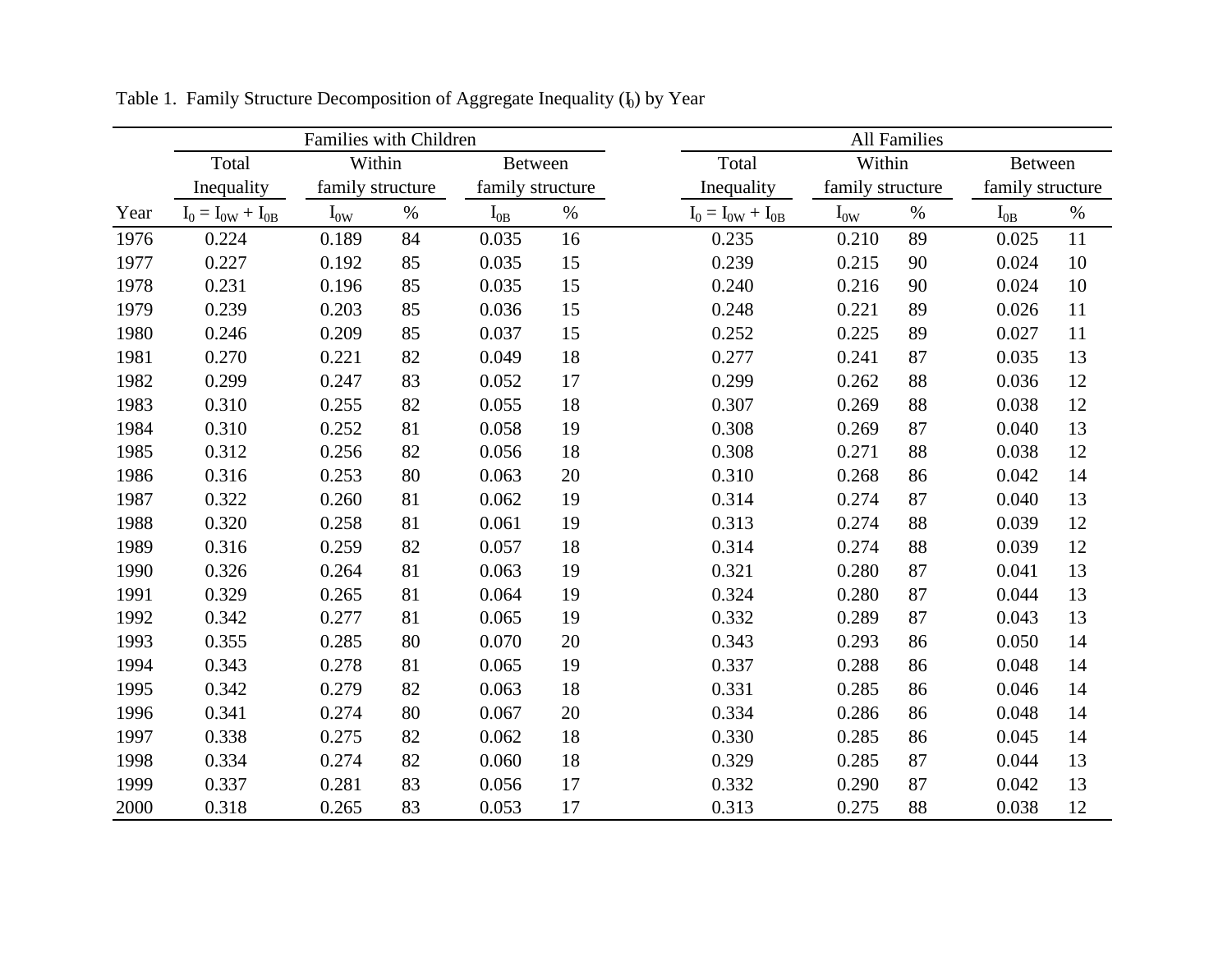

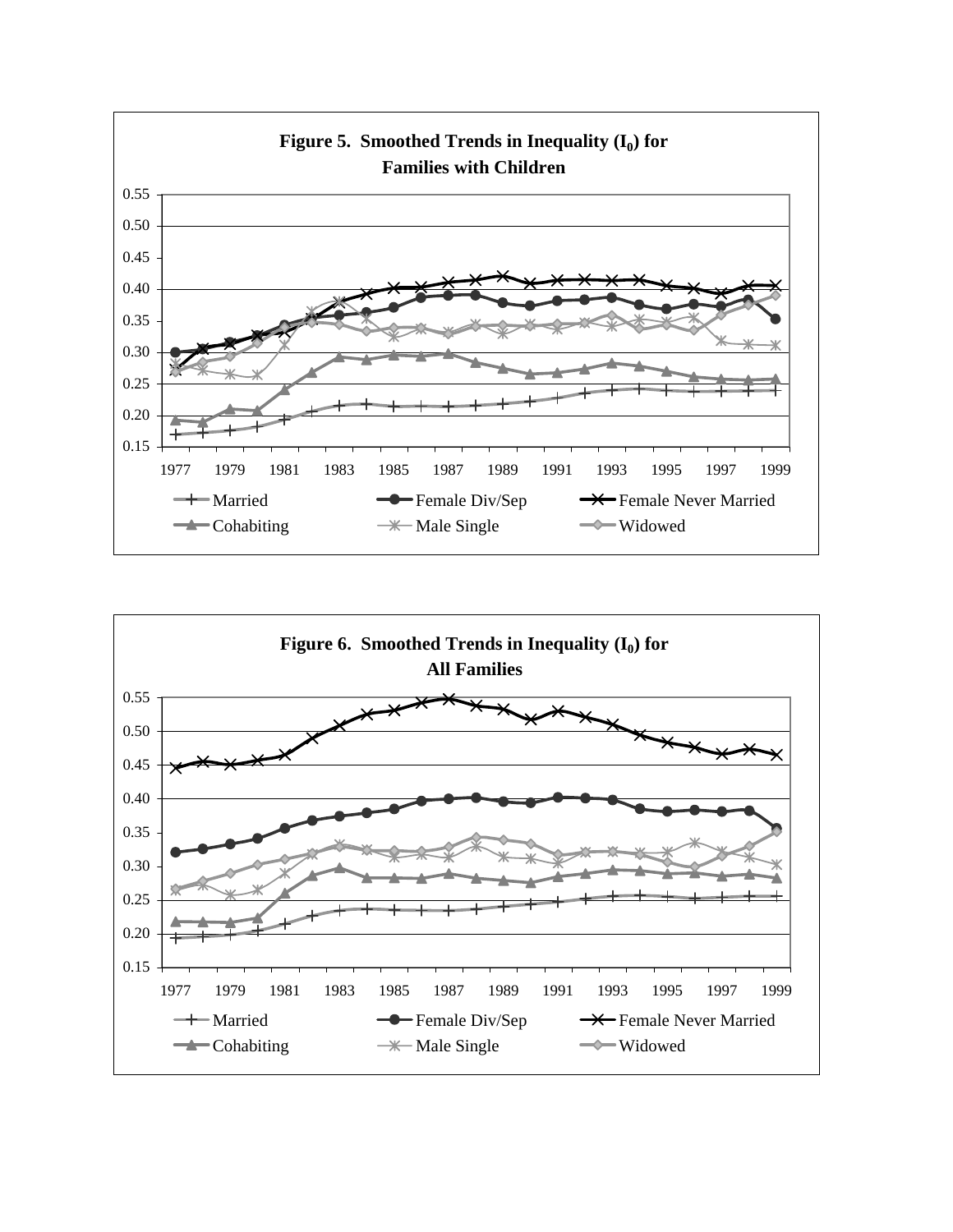|          |           | % change in $I_0$ accounded for by changes in<br>% change in |                             |                    |                   |                       |  |  |
|----------|-----------|--------------------------------------------------------------|-----------------------------|--------------------|-------------------|-----------------------|--|--|
|          |           | aggregate<br>inequality                                      | Within<br>inequalities      | Population shares  |                   | Group mean<br>incomes |  |  |
|          | Years     | $(\% \Delta I_0)$                                            | (term A)                    | $(\text{term } B)$ | (term C)          | (term D)              |  |  |
|          | 1976-80   | 10                                                           |                             | $\overline{2}$     | $\overline{2}$    | $-1$                  |  |  |
|          | 1981-85   | 25                                                           | 16                          | 2                  | 5                 | 2                     |  |  |
| Families | 1986-90   | $\overline{4}$                                               | 2                           |                    |                   | $\Omega$              |  |  |
| with     | 1991-95   | 5                                                            | 4                           |                    |                   | -1                    |  |  |
| Children | 1996-00   | $-7$                                                         | -4                          | 0                  | $\mathbf{\Omega}$ | $-3$                  |  |  |
|          | 1976-2000 | 37                                                           | 25                          | 4                  | 11                | $-3$                  |  |  |
|          | 1976-80   | 7                                                            | 5                           |                    |                   | $\theta$              |  |  |
|          | 1981-85   | 21                                                           | 15                          | 2                  |                   | $\overline{2}$        |  |  |
| All      | 1986-90   | 4                                                            | $\mathcal{D}_{\mathcal{L}}$ |                    |                   | $\Omega$              |  |  |
| Families | 1991-95   | 3                                                            |                             |                    |                   |                       |  |  |
|          | 1996-00   | $-5$                                                         | $-3$                        |                    |                   | $-2$                  |  |  |
|          | 1976-2000 | 30                                                           | 19                          | 5                  | 6                 | $\Omega$              |  |  |

Table 2. Decomposition of the Changes in Aggregate Income Inequality  $(I_0)$ , 1976-2000

Note: Differences between % $\Delta I_0$  and A+B+C+D are due to rounding after computation.